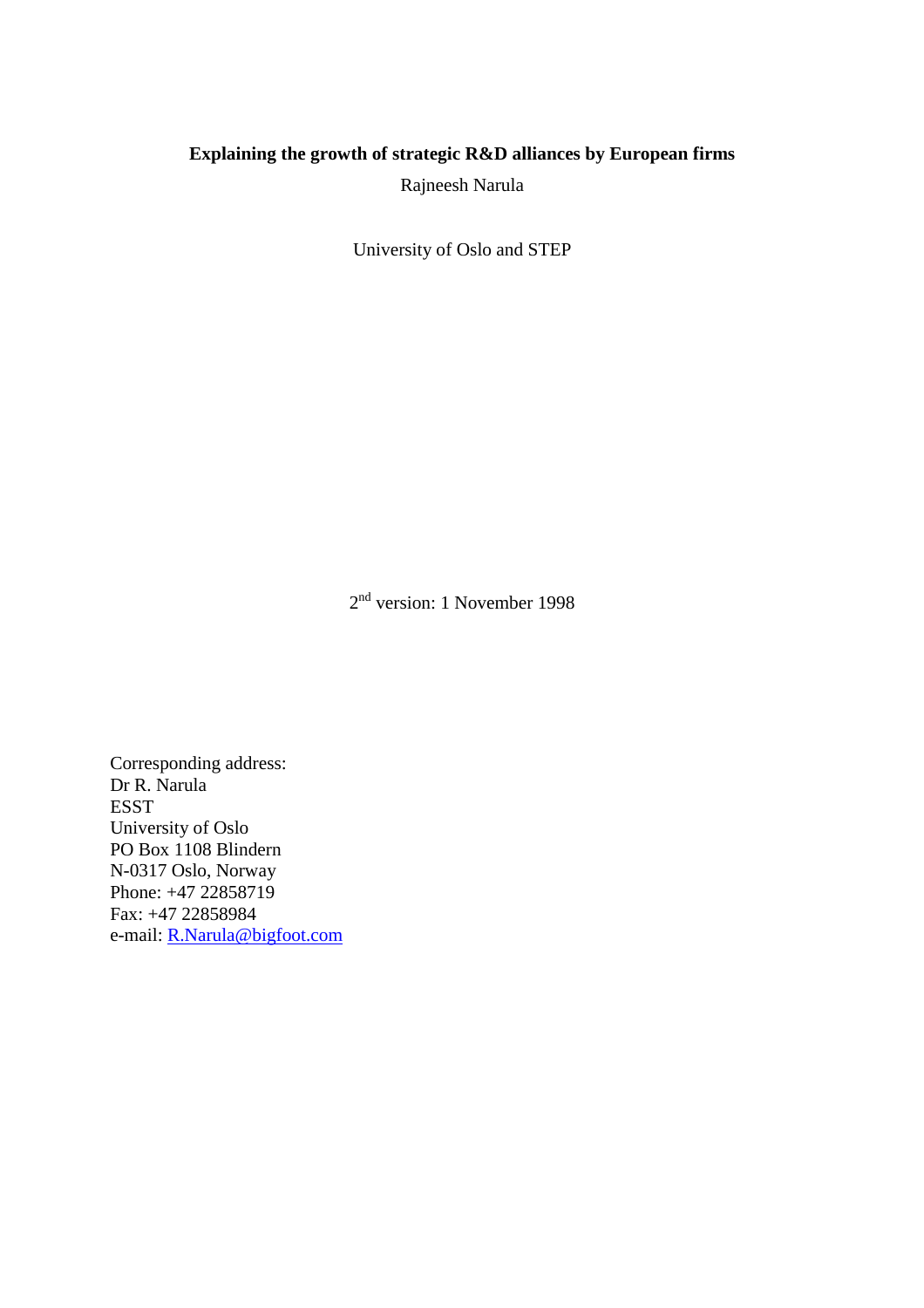#### **Explaining the growth of strategic R&D alliances by European firms**

Abstract This paper first develops an explanation for the increasing popularity of strategic technology alliances, both globally, and by EU firms. It then evaluates, using data over the period 1980-1994, how private, nonsubsidised cooperative agreements in R&D by EU firms has evolved, paying particular attention to the growth of intra-EU activity relative to extra-EU agreements (i.e., EU-US and EU-Japan alliances). Essentially, EU firms' partnering habits reflect the need to seek strong partners regardless of nationality within a given industry, although intra-EU partnering enjoyed a brief popularity during the latter half of the 1980s.

The single European market (SEM) initiative, through its various stages of economic cooperation until the establishment of the European Union, can arguably be said to be one of the most important socio-economic developments of this century. At the heart of much of this activity has been a belief that cooperation by institutions and firms across the various European countries represents a means by which the technological and economic gap between the US and Europe after the Second World War might be narrowed. As Peterson (1991) has pointed out, although technological collaboration has constantly remained high on the agenda of European policy makers, pan-European R&D activities have only systematically been developed by policy makers since the 1980s. Several initiatives by the European Commission have been implemented over the past two decades in an attempt to bolster the competitiveness of European firms, particularly in high technology sectors.

In addition to these Europe-specific changes, though, there have been several changes in the global economy which are generally described under the rubric of 'globalisation'. These developments have also impacted significantly on the growth of cross-border economic activity in general, as well as the increasing popularity of alliance activity in particular.

In this paper, we first seek to explain the reasons for the increasing importance of alliance activity, and the growth of a special class of alliances, that of strategic technology partnering (STP) or R&D alliances, paying special attention in our discussion to the role of European integration. In addition, we focus on explaining the need to acknowledge the strategic reasons for their growing popularity, in addition to the cost-minimising ones. Second, we intend to evaluate the extent to which private (i.e., non-subsidised) cooperative agreements in R&D by EU firms has evolved, paying particular attention to the extent to which economic integration and globalisation may have influenced intra-EU activity relative to extra-EU agreements (i.e., EU-US and EU-Japan) over the period 1980-1994. Given the crucial nature of technology development to the competitiveness of firms, we wish to enquire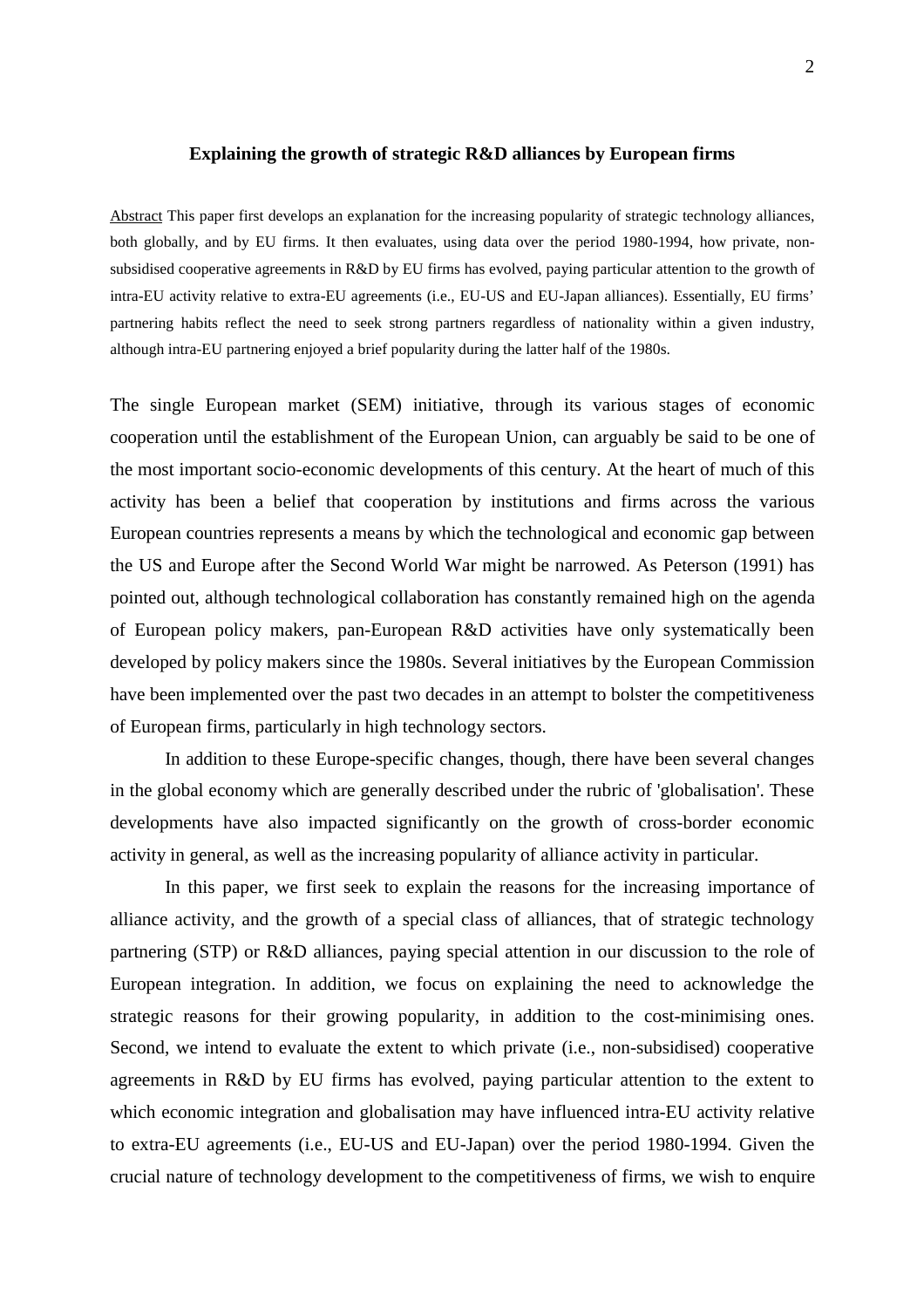whether in fact the SEM initiative has had a significant effect on the propensity of EU firms to collaborate in R&D type activities, with special attention to information technology, new materials and bio-technology. Our analysis is somewhat anecdotal and qualitative, and utilises data from the MERIT-CATI data base, which contains records of over 10,000 instances of strategic technology partnering (see appendix).

#### **Cross-border activity and European integration**

The SEM initiative has been judged to be reasonably successful, in terms of encouraging intra-European economic activity -at least in terms of trade and FDI - although there have been some reservations expressed about the qualified nature of these gains, given the interrelation between the two. For instance, there has been an increase in trade in particular sectors that are sensitive to non-tariff barriers that were to be scrapped by 1993, as firms have sought to improve their efficiency through the rationalisation of production in order to achieve economies of scale. However, as Hughes (1992) has argued, US and Japanese firms have been equally well positioned as EC firms to exploit the SEM initiative. She points out that the only way firms can take advantage of scale economies is by the relocation and readjustment of production activities, something which US and Japanese firms have also undertaken in response to the SEM initiative. Indeed, as numerous have shown<sup>1</sup>, there has been a growing amount of FDI inflows during the run-up period to 1993 as non-EU firms have established (or consolidated) their presence within the EU partly in the fear of a 'fortress Europe' as well as to exploit potential benefits of a vibrant, single market of 300-odd million consumers.

In terms of FDI, Dunning (1997a, 1997b) in a survey of inward FDI into the EU, concluded that a) FDI into the EC since the early 1980s has grown faster than in most other parts of the world; b) the geographical and industrial distribution of inward FDI stocks have changed to reflect a certain level of rationalisation, with the more labour intensive aspects moving to the periphery (Portugal, Spain and Greece); and with the bulk of technology and information sensitive sectors remaining in the 'core' countries of the EU; c) intra-EC FDI and Japanese FDI inflows have outpaced US inward FDI. He also observed that overall, the spatial distribution of production activities has not undergone a major shift.

The current paper aims to throw some light into the third area that has been expected to promote the growth of intra-EU economic activity, that of industrial collaborative activity, or strategic alliances. In particular, we focus on understanding the behaviour of a rather

 $\overline{a}$ 

 $<sup>1</sup>$  See Dunning (1997a and 1997b) for a review.</sup>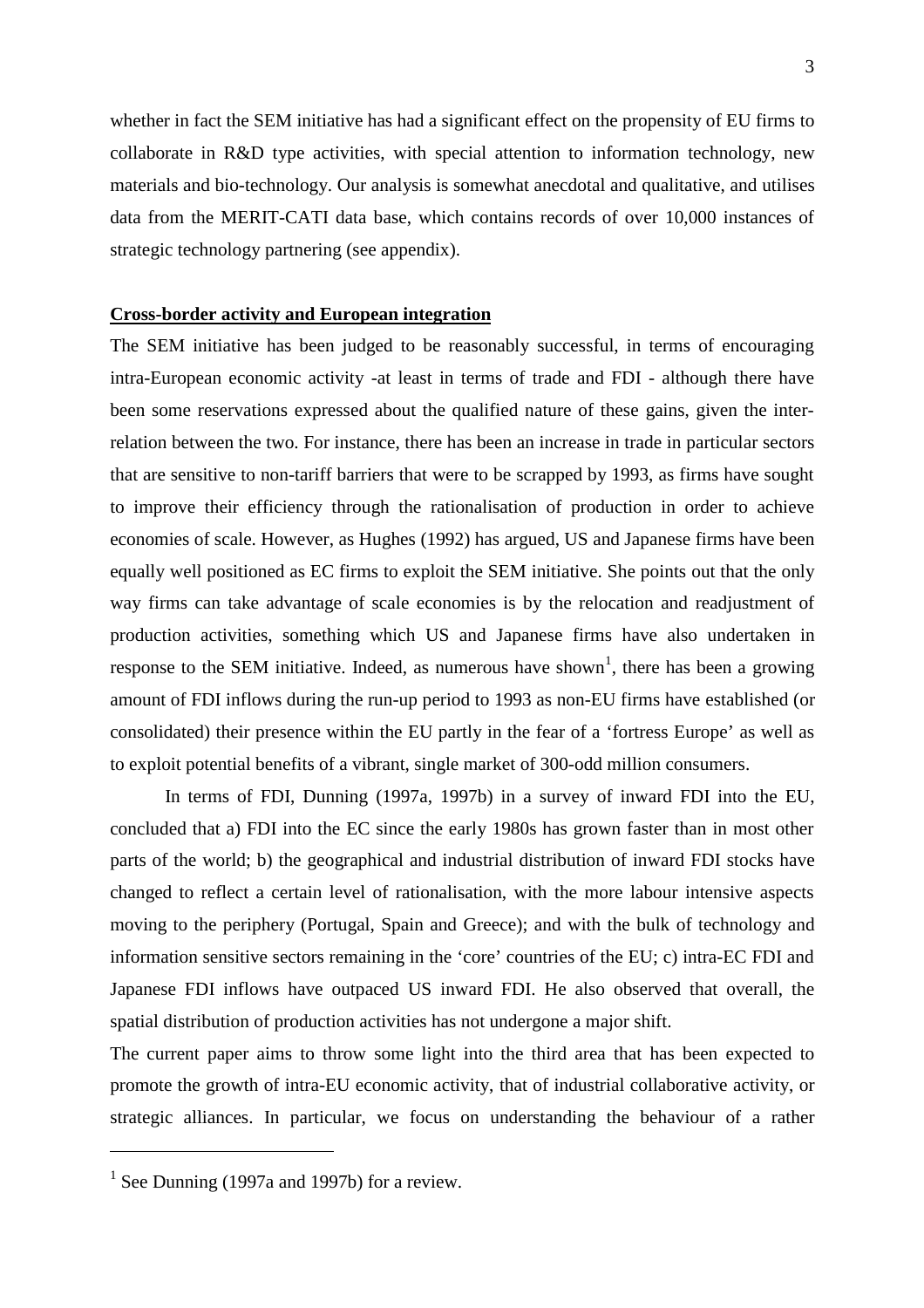important subset of cooperative agreements, that of R&D alliances, or strategic technology partnering (STP). In this paper we use R&D alliances and STP as synonyms, which refers to strategic alliances where innovative activity is at least part of the agreement. By strategic alliances we refer to inter-firm cooperative agreements which are intended to affect the longterm product-market positioning of at least one partner (Hagedoorn 1993).

Although it is clear that there has been an explosion in the propensity of European firms to undertake strategic alliances, to what extent can this be attributed or explained by the SEM initiative? To what extent can changes in the propensity to undertake alliances be attributed to SEM-specific factors, rather than changes that can be ascribed more generally to the phenomenon of globalisation? Can we apply our understanding of European integration as applied to trade and FDI to explain collaboration in general, and R&D cooperation in particular?

This is an area that has received considerable attention: the European Commission, through its framework programmes has encouraged R&D collaboration by public and private EU based institutions, significantly relaxing its prohibition on anti-competitive agreements where they are related to technology development (Urban and Vendemini 1992). In addition, under the auspices of programmes such as ESPRIT, RACE, BRITE and BRIDGE, it has provided considerable subsidies to collaborative R&D. This paper focuses on examining the growth in non-subsidised EU strategic technology alliances - that is, those R&D alliances that are not established directly through the programmes of European Commission.

### **The growth of alliance activity**

The worldwide growth of alliance activity has been described (Dunning 1995, 1997c, Narula and Dunning 1998b) as being a distinctive feature of globalisation. Globalisation as used here refers to the increasing cross-border interdependence and integration of products for goods, service and capital. Dunning (1995, 1997c) goes further to propose that we are moving to a new age where flexible economic arrangements find increasing favour, in what he describes as one of alliance capitalism, shifting from the older paradigm of hierarchical capitalism where economic activity was conducted through hierarchies.

The exact means and nature of this shift, as well as the implications of alliance capitalism and globalisation are a matter of some debate, and have been addressed elsewhere (e.g., Landes 1998, Rodrik 1997, Dunning 1998). In the context of the present paper, we are interested in understanding what the implications of these changes are to the growth of EU alliances. European integration, it can be posited, is a sub-process within globalisation, one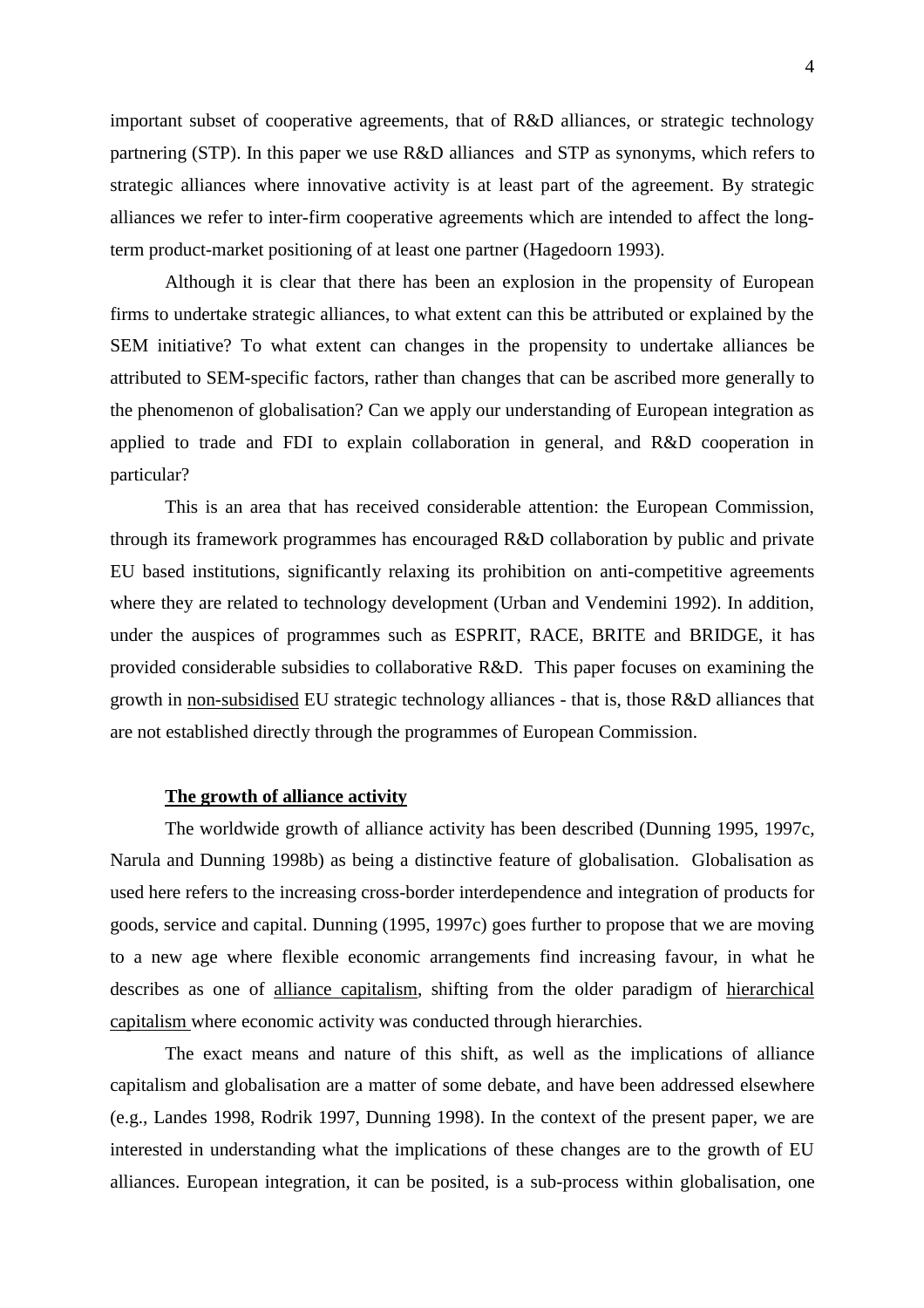that is driven by economic imperative, simply emphasising de facto economic integration by globalisation through de jure political and economic integration initiatives. In other words, the growth of cooperative agreements by EU firms illustrates the growth of alliance activity worldwide, with the SEM-related developments being somewhat secondary to those due to the forces of globalisation.

Nonetheless, simply by invoking globalisation one cannot explain the growth of this form of economic activity. As posed by Kay: "if cooperation is such a good thing…..why did firms generally wait until recently before pursuing such activities so enthusiastically"? (Kay 1997: 177)

One of the fundamental reasons for the growth in alliances lies in the reduction of transaction costs. These have occurred due to, inter alia, (1) the introduction of new spaceshrinking technologies (particularly information and computer technologies, which have reduced cross-border communication, information and organisational costs; (2) the harmonisation of regulations and barriers as a result of growing economic liberalisation. These have been further enhanced by the establishment of supra-national regional and interregional agreements such as NAFTA, and the EU, as well as multilateral protocols and agreements under the auspices of the WTO, WIPO, etc. These agreements have, ceteris paribus, reduced the risks of shirking as the costs of monitoring and enforcing cross-border alliances have fallen. The harmonisation of regulations within the SEM initiative, in such a view represents a more advanced version of this activity, and further lowers transaction costs for firms within the Union. If this were the primary reason determining the growth of alliance activity, and if the European economy were dominated by EU firms, it might be argued that these costs reductions accrue to a greater extent to intra-EU alliances, than to extra-EU agreements. However, as implied by Hughes (1992) and Ramsay (1995), many of the major foreign-owned MNEs already present (and in many cases, firmly embedded) in the EU economy would accrue the same benefits as EU firms. As Narula and Hagedoorn (1999) have shown, there are no significant country-specific differences in the propensity to engage in alliances. As such, it is more likely that the benefits of integration will result in lower costs for all firms regardless of nationality, and regardless of the organisational mode employed. However, there continues to be a considerable bias of MNEs towards the home country: it can thus also be argued that, ceteris paribus, greater absolute cost-reductions might occur for EU firms since the extent of their European value added activity is generally higher and the significance of their European operations much larger to their total worldwide activity. This reasoning might suggest that ceteris paribus, EU firms should derive a larger benefit when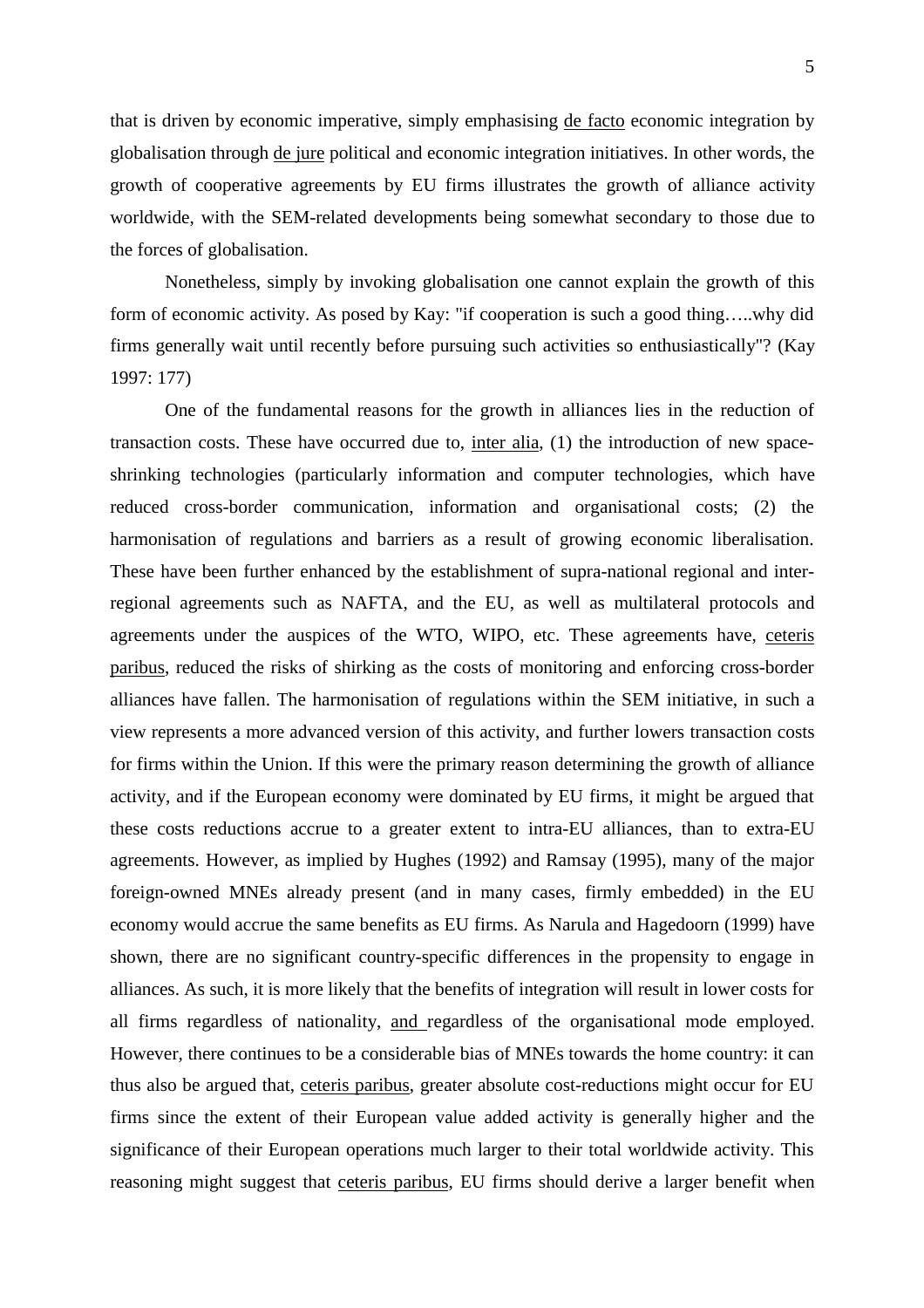engaging in collaboration with other EU firms as a result of European integration relative to collaboration involving non-European firms.

We emphasise that our argument heretofore focuses on comparing the benefits of one organisational mode between nationalities. Kay (1991, 1997) and others have suggested however, that full internalisation will have also proportionally fallen, thereby still making quasi-internalisation as a second best option. However, while reduced transaction costs might lead firms which otherwise might have considered full internalisation to undertake collaborative agreements, this assumes that these firms were already interested in international expansion. Firms that might not have had the resources to engage in overseas activity on their own, would now also be able to consider it, since a collaboration could require fewer resources than it might otherwise have done before integration. In other words, this line of reasoning would suggest ceteris paribus, the number of firms undertaking alliances within the EU would have increased since the 1980s in response to integration.

In addition to this objection, though, transaction costs provide only a partial explanation for the growth in alliances, and only suggests why one group may derive greater benefits from collaboration than other groups. It does not answer why firms increasingly prefer quasi-hierarchical arrangements to fully-internalised ones. If transaction cost theory were to provide a complete explanation, the decline in costs due to either globalisation or integration should lead to at least the similar extent of benefits for traditional hierarchical arrangements. In answering this, it is important to reflect on the presence of the word 'strategic' in strategic alliances. What differentiates a strategic alliance from a customersupplier network is the underlying motive of the cooperation (Narula and Hagedoorn 1999). The primary motivation for a customer-supplier network is that it is primarily costeconomising in nature, while strategic alliances embody a second motivation, which is strategic in nature. By 'strategic' they suggest that such agreements are aimed at long-term profit optimising objectives by attempting to enhance the value of the firm's assets.

Several reasons exist for the growth in popularity of cooperative agreements which embody a strategic element. One explanation is based on the increased competition due to liberalisation of markets and the globalised nature of the operations of firms. Such increased competition has led to a low-growth scenario over the past two decades or so, and firms need to seek cheaper sources of inputs or divert sales from slow or negative growth markets (Buckley and Casson 1998). Such changes often need to be undertaken with rapidity. Declining transaction costs associated with contractual or quasi-internalised relationships in addition to falling profits margins has led to a dis-integration of certain firms in particular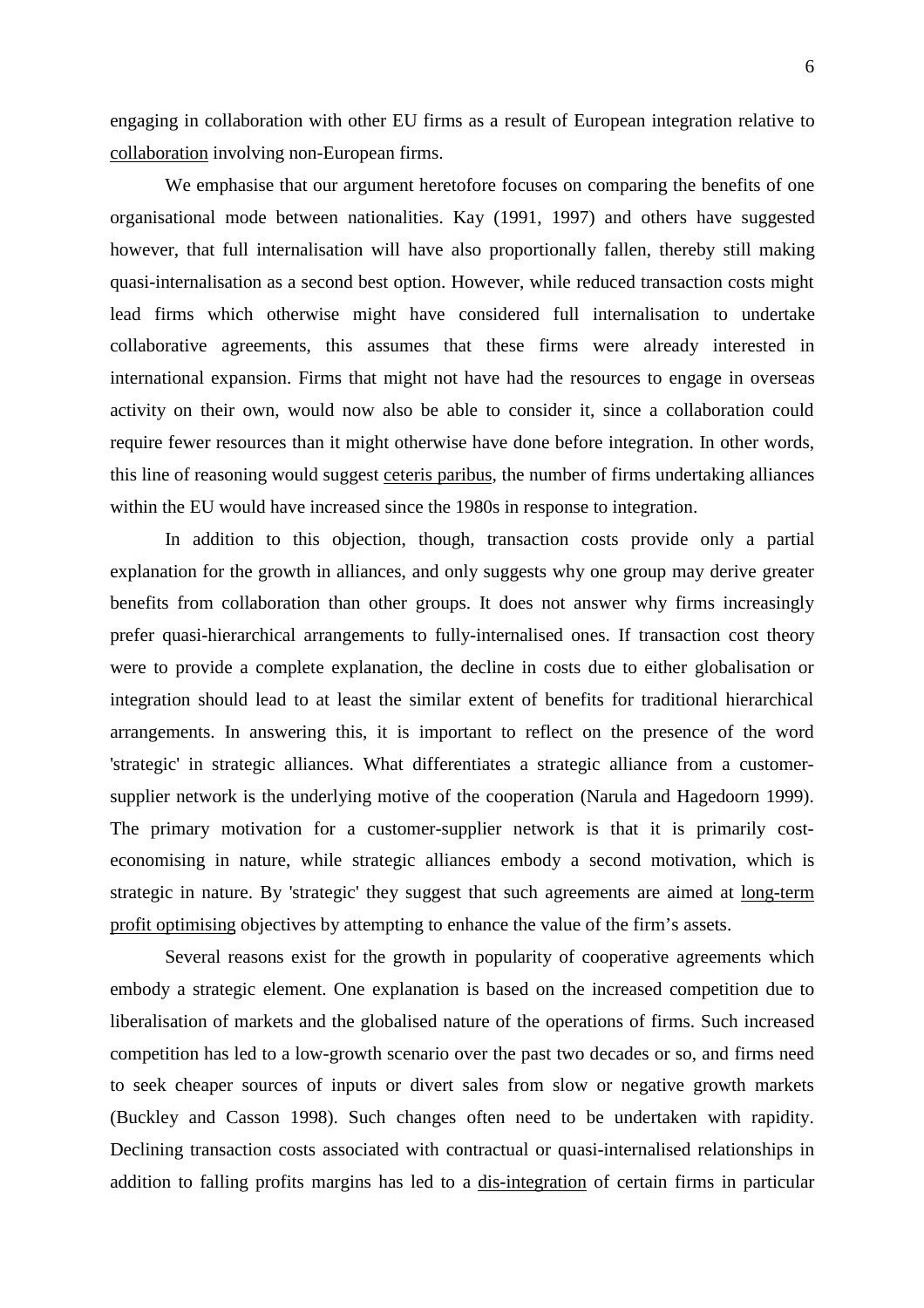industries, as they seek flexibility and lower risk, which have hitherto preferred vertical integration. Indeed, some notice has been made of the process of dis-investment, that, coincidentally or not, appears to have become quite commonplace during the last decade

In addition though, the emergence of new technological sectors (such as biotechnology) and the growing technological convergence between sectors (such as computers and automobiles, or new materials with transportation) have also played an important role. The cross-fertilisation of technological areas has meant that firms need to have a increasing range of competencies (Granstand et al 1997). This encourages the use of alliances to seek complementary assets. As has been emphasised by others (e.g., Kogut 1988), the use of M&A is not a viable option where the technology being sought is a small part of the total value of the firm. Greenfield investment does not represent a viable option either, in most instances, as the time and costs of building new competencies from scratch may be prohibitive. It should be noted that in some instances alliances are used as a precursor to M&A (Hagedoorn and Sadowski 1996). In connection with this, there has also been a growing cost of development, and of acquiring the resources and skills necessary to bring new products and services to market. Increasing the market size, and the sharing of costs and risks associated with staying on the cutting-edge of technology creates strong motivation to undertake alliances, no matter how much firms may prefer to go it alone.

Last but not least, there are the game-theoretic considerations. As Kay (1997) explains, 'it is necessary to engage in networks with certain firms not because they trust their partners, but in order to trust their partners' (Kay 1997: 215). In addition, there is the follow-my-leader strategy, as originally highlighted by Knickerbocker (1973). Firms seek partnerships in response to similar moves made by other firms in the same industry, not always because there are sound economic rationale in doing so, but in imitation of their competitors.

## **The special case of Strategic alliances to conduct R&D**

(Benito 1997).

Our focus in this paper is on strategic technology partnerships or R&D alliances, which focus on cooperative arrangements where technological innovation is at least part of the agreement. These alliances are of a different and special nature: this is the one aspect of value adding activity that continues to be highly centralised and internalised, even in a domestic scenario. In general, while production activities have gradually been increasingly internationalised, there has been relatively little internationalisation of R&D (see e.g., Patel and Pavitt 1991, Dunning and Narula 1995, Archibugi and Michie 1995). Nonetheless, it is worth noting that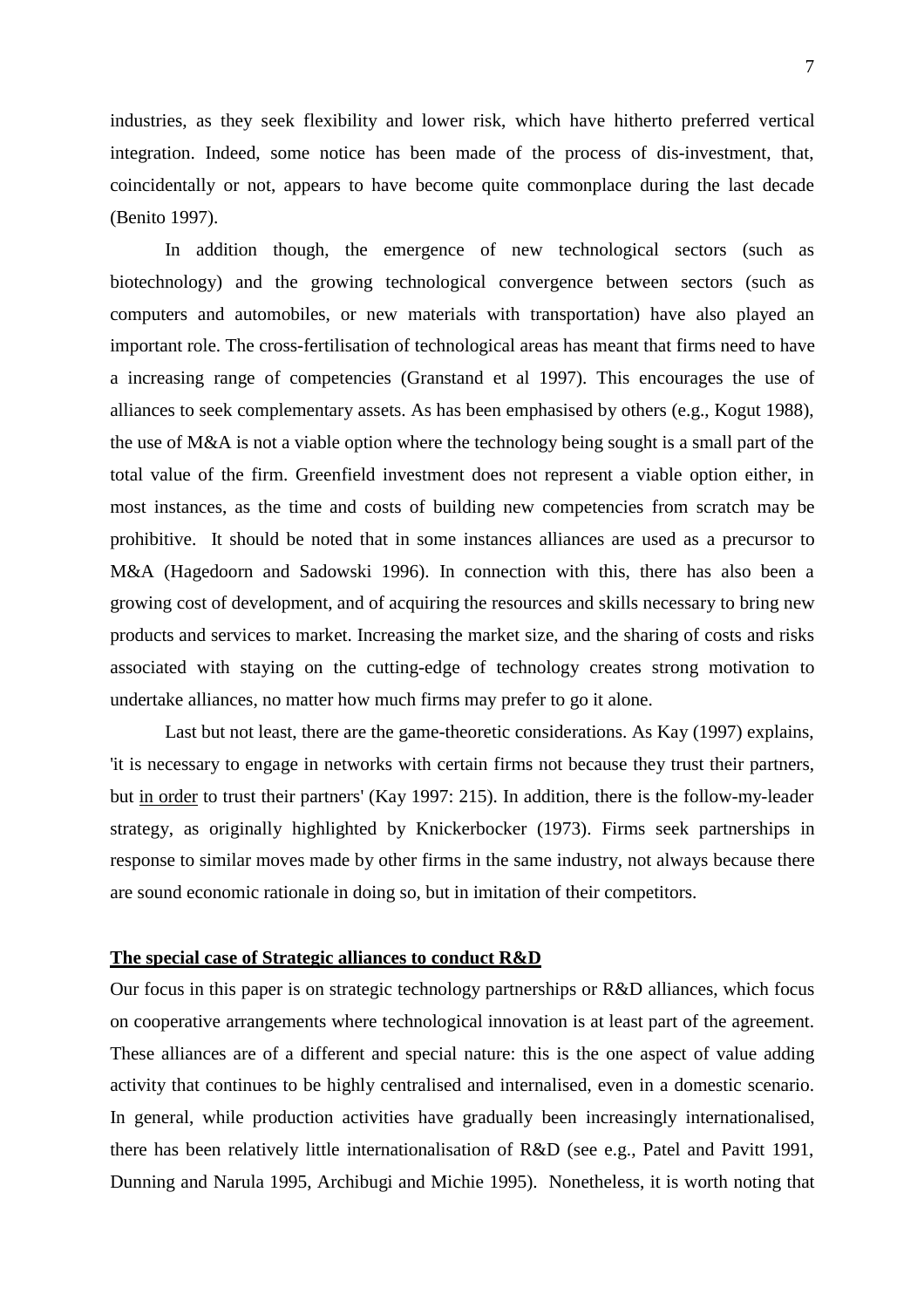there has been some growth in the technological development activities of MNEs relative to its level 20 years ago, and these changes indicate two trends worthy of note. First, in addition to overseas R&D activities associated with demand side factors, there has been a growing extent of foreign R&D activities by firms in response to supply-side factors (Florida 1997, Kuemmerle 1997). Second, there has been a growing use of external or quasi-external technological sources. Tidd and Trewhella (1997) suggest that the most important external sources of technology are: universities, consortia, licensing, customers and suppliers, acquisitions, joint ventures and alliances and commercial research organisations. Although there is little systematic and thorough analysis of this process, companies such as Philips and Akzo-Nobel are currently attempting to externally source 20% of their technology needs (van Hoesel and Narula 1999). Indeed, there is a direct relationship between how much R&D a firm does internally, and its external acquisition of technology - Veugelers (1997) demonstrates that there is a positive relationship between external technology sourcing and internal R&D. Indications are that collaborative arrangements to undertake R&D are becoming ever more popular, having tripled in significance since the early 1980s (Gugler and Pasquier 1996).

Its special characteristics require certain important caveats to be noted. To begin with, there is a fundamental difference in the definition of R&D alliances and non-R&D alliances. Traditionally alliances have been defined as agreements which have a long-term and formal aspect which link aspects of their businesses (Porter and Fuller 1986). Strategic technology partnering, as used here, refer to agreements that are intended to undertake specific tasks and are generally terminated at the completion of these tasks, and are by definition short- (and often fixed-) term in nature.

There are other important considerations due to the special nature of R&D alliances. First, it is important to note that there is a strong causality between size and the propensity to engage in STP, given the need to have sufficient resources to undertake R&D (Hagedoorn and Schakenraad 1994). Second, trade barriers, as we have noted in the previous section have not played a major role in inhibiting the relocation of R&D, except where such R&D is associated with production (i.e. adaptive R&D). Stand-alone R&D facilities, which are common in knowledge-intensive sectors, are often located due to supply-related considerations. Such activities have not necessarily been affected by the decline in transaction costs due to the SEM initiative - skilled human capital and knowledge (in either tacit of non-tacit form), has long enjoyed relatively restriction-free freedom of movement across borders. Although certain improvements such as the common patenting system, and the harmonisation of regulations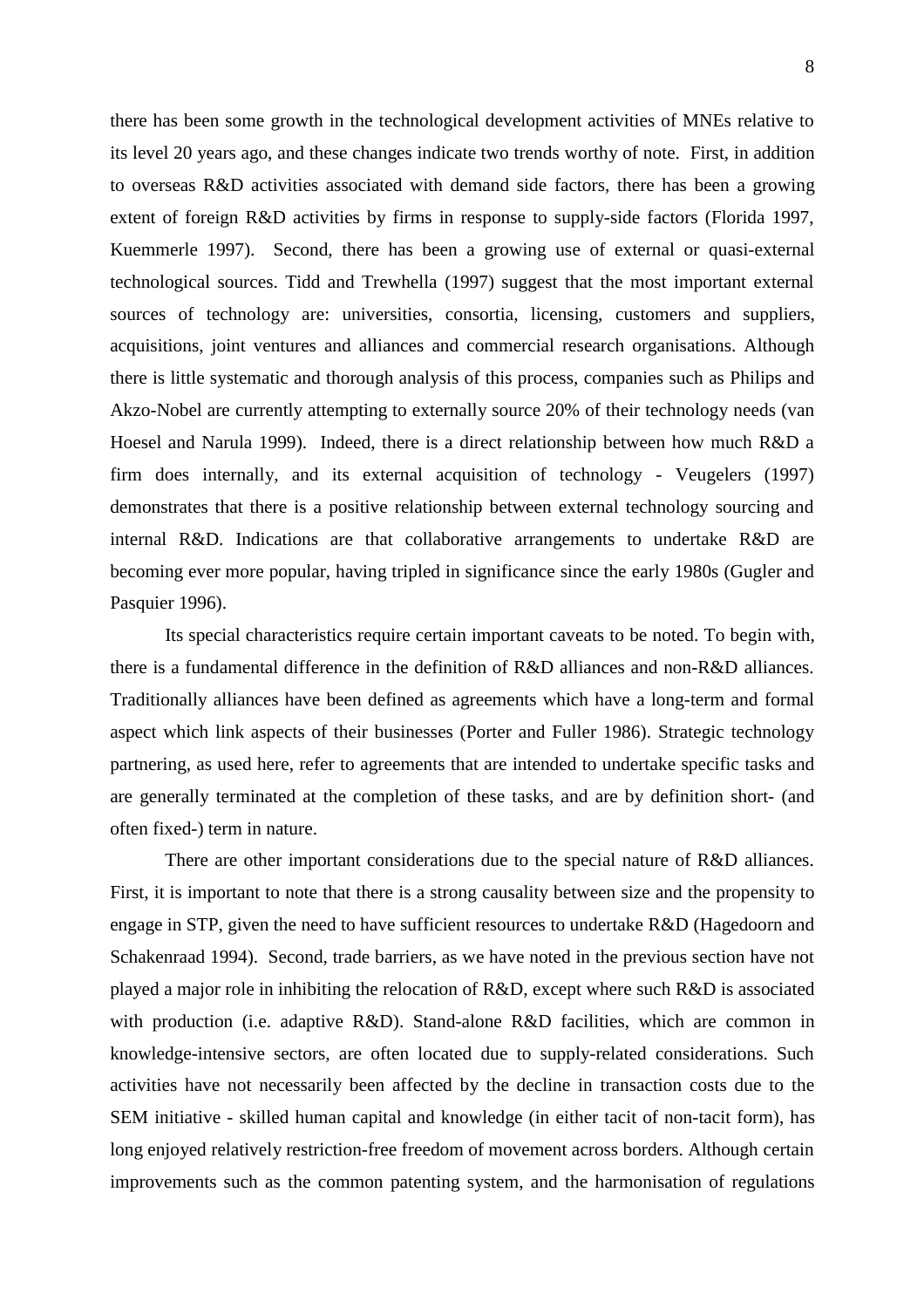may lowered costs in general, the benefits of lowered communication costs (due inter alia to ICTs) have occurred on a global level.

Therefore, the reduction in trade barriers may affect both exporting and foreign direct investment through wholly owned subsidiaries, R&D alliances are largely unaffected by these. While it is true that firms engaged in asset-exploiting activities such as production or sales have a broader choice of options that include wholly owned subsidiaries and arms-length technology acquisition, some of these options are simply not available to firms that are seeking to undertake R&D. First, because technology is tacit by nature, and as far as technology development is concerned, even more so. Arms-length transactions are simply not as effective, particularly in technology-intensive sectors or new, 'emerging' sectors, even if markets for these technologies were to exist. The further away these technologies are from the market (i.e., more research oriented than development-oriented) the less likely that technology can be obtained through market mechanisms. Besides, its partly-public good nature prevents prospective selling firms from making technologies available for evaluation, and without doing so, the prospective buyer is unable to determine its worth. Markets therefore, are liable to fail in their ability to function.

The choice of partner in R&D alliances can be international or domestic. Why do firms prefer in certain instances to partner with a foreign firm rather than a domestic firm? This is related to the question of why firms do not undertake all the R&D at their home location in the first place. The literature suggests that this is due to both supply and demand issues. The demand issues are well-known, and are generally associated with adaptive R&D in response to specific market conditions. More recently attention has been drawn to the supply issues. Firms are seeking to utilise immobile assets, which may be either firm-specific or location specific. In the case where they are firm-specific, they are often associated with clusters of firms, and country-specific characteristics. It is well acknowledged that location advantages are idiosyncratic and path-dependent, and the nature of innovatory activities in a given location are associated with the national systems of innovation (Edquist 1997, Lundvall 1992). The nature of the benefits arising from a non-cooperative arrangement require physical proximity to the firm or cluster, in order to seek indirect technology spillovers, which can be a highly costly, uncertain and random procedure that requires a long-term horizon. In the case of basic research, for instance, this might occur through the hiring of researchers that hitherto worked for a competitor. Where such immobile assets are country- but not firmspecific, they may be embodied in aspects of the national systems of innovation. Whether the advantage being sought is firm- or country-specific, the establishment of a greenfield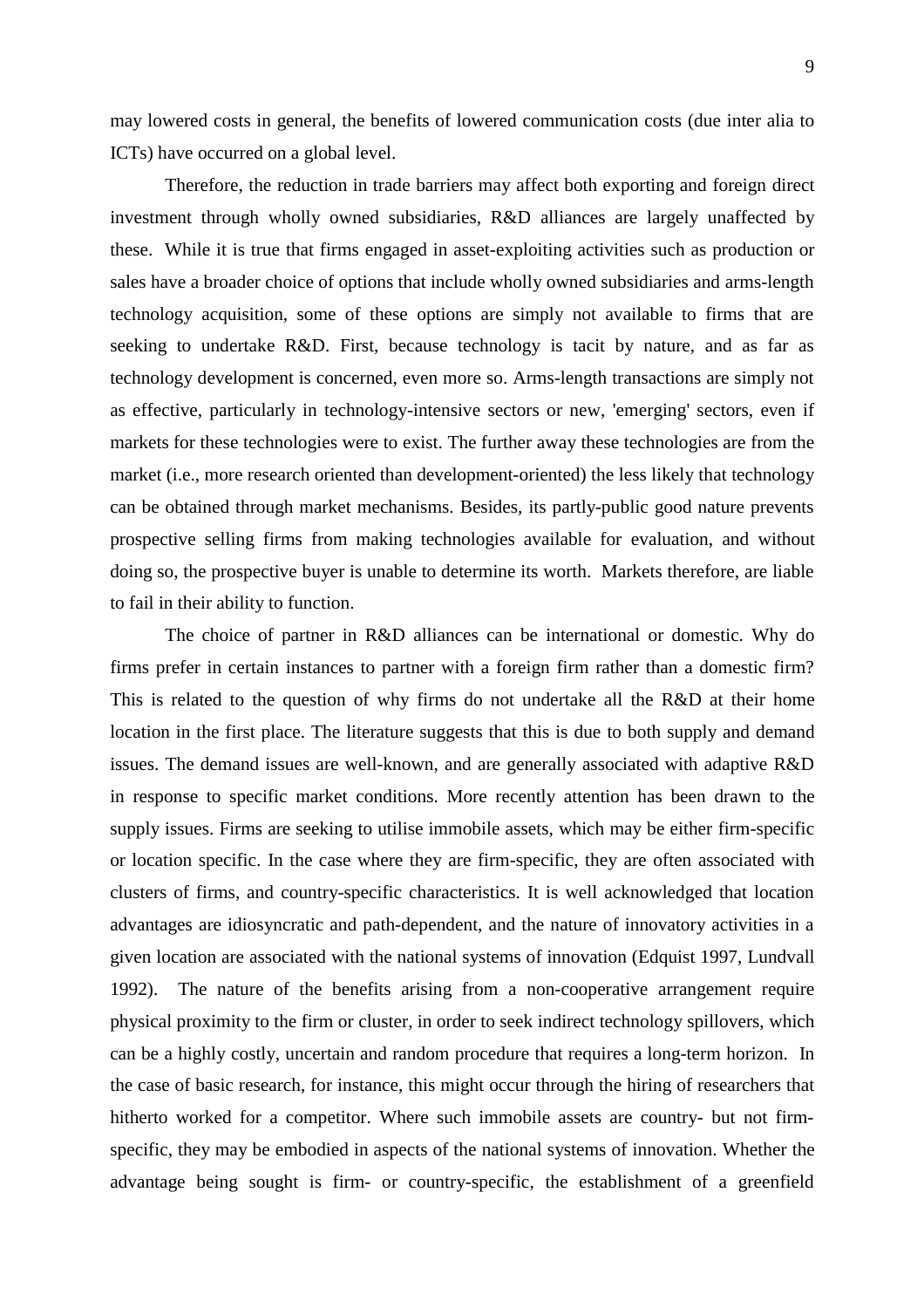laboratory is a feasible option, but involve high costs of start-up, and considerable time. In fields where innovation is rapid, it may not provide a fast-enough response. The use of M&A is even less attractive, as Kay acknowledges, where the area where the complementary resources sought only cover a small area of the firm's interests. Even where a firm wishes to acquire a R&D facility, it is generally not possible to do so, except in rare circumstances.

It is true, nonetheless, that there are also strategic limitations to the use of alliances. First, there is a danger that an alliance may represent a precursor to M&A. Indeed, Hagedoorn and Sadowski (1996) show that 2.6% of strategic technology alliances lead to M&A, a figure that is quite significant given the high percentage (estimates vary between 50 and 70%) of alliances that are terminated before completing their stated objective.

Why would a potential partner wish to collaborate with another which has limited or as-yet-undemonstrated resources to offer? First, because of the nature of innovation, the only way to determine the nature of a potential partner's research efforts is to examine them. One way it can do so is by engaging in some form of mutual hostage exchange, which an alliance provides. Second, even where the partner's resources prove to be of a limited or inappropriate nature, and the alliance is terminated prematurely, information about its former partner's competencies are then available to either firm in future periods, should it require competencies similar to those on offer by its ex-partner. Third, as Hagedoorn and Duysters (1997) have argued, while selecting partners that are well-established players in existing technologies may represent profit maximising situation, it is optimal only in a static environment. In a dynamic environment, where there is a possibility of technological change (or even a change in technological trajectories), having ties to a wide group of companies, including companies that have yet to demonstrate their value, represents a higher learning potential.

Strategic technology alliances are not only undertaken by firms seeking complementarily or resources. As Narula and Dunning (1998b) note, firms may also engage in alliances in order to co-opt the competition. Take the situation where two firms in the same industry are pursuing an important new breakthrough. Neither can be certain that they will win the race to innovate. As such, it may be in their best interest to collaborate, thus ensuring both that they are jointly 'first': half a pie may be considered better in conditions of uncertainty while there is a probability that there may be none at all.

Let us put this into the context of the current paper. The evidence on strategic technology partnering points to the fact that the need for complementary assets and the reduction of risk have become increasingly important as these are global phenomena, while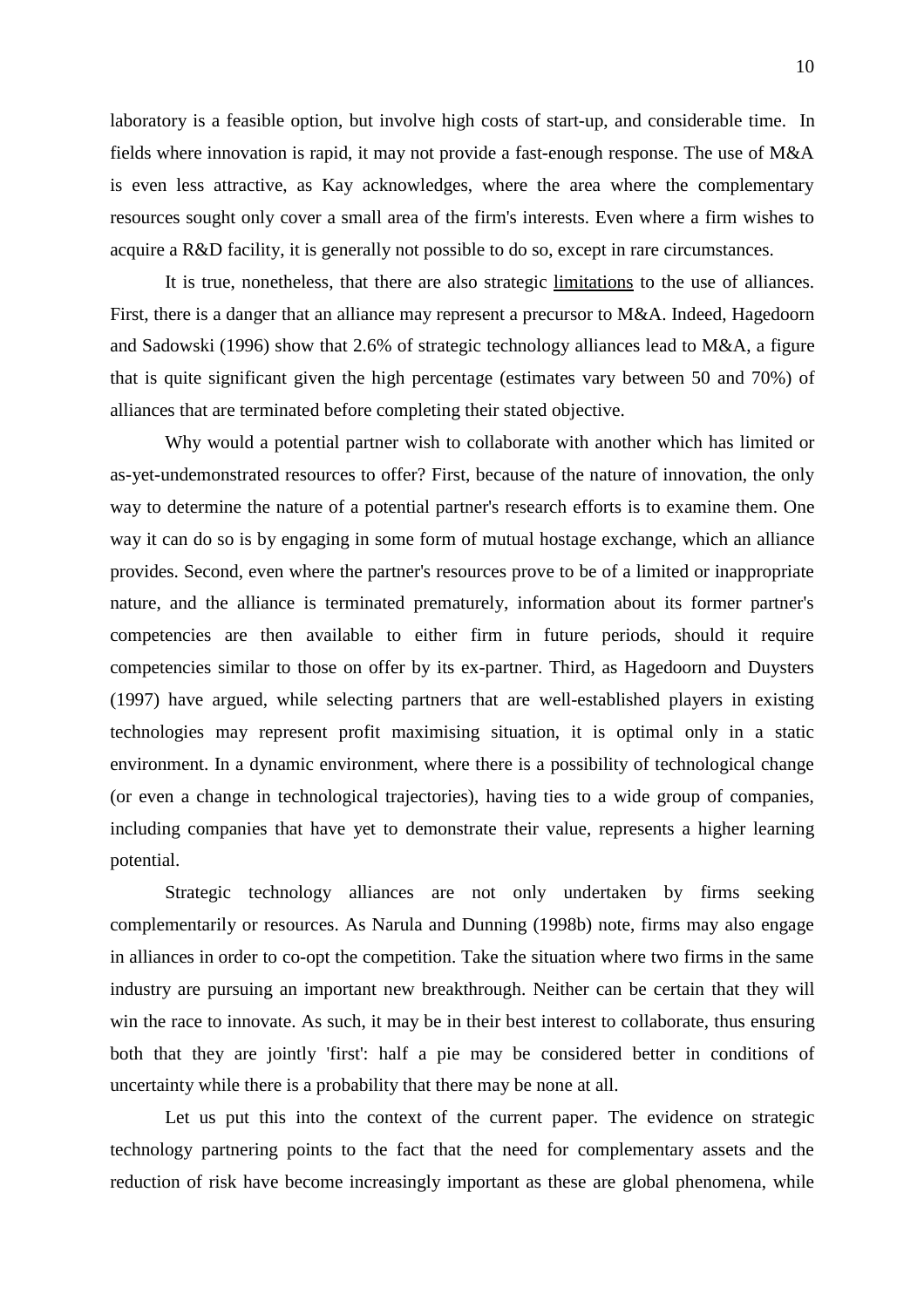open markets may have aggravated the use of need to co-opt and block competitors, since firms are obliged to restructure to strengthen or even maintain their competitive position, either through aggressive or defensive means. Indeed, such a restructuring of EU industry has occurred since the early 1980s in response to the impending single market agreement (Dunning 1997a). Much of the EU-subsidised R&D programmes was aimed at achieving this renewed competitiveness, and indeed, was undertaken in earnest by most firms with a view to being able to compete on equal terms with other EU firms as well as US and Japanese firms by 1993. Indeed, Hagedoorn and Schakenraad (1991) show that there was a concurrent rise in non-subsidised and subsidised R&D during the later half of the 1980s.

It is important to note that the definition of strategic technology alliances as used in the MERIT-CATI database includes both equity and non-equity agreements. As such, while we have made general comments about the choice between markets, hierarchies and quasihierarchies, there is a significant difference between various organisational modes of STP. Broadly speaking though, it is possible to consider these as being of two major groups equity-based agreements and contractual, non-equity based agreements. It is significant to note that the choice of alliance mode is determined by the technological characteristics of sectors of industry (Hagedoorn and Narula 1996). Equity agreements are preferred in relatively mature industries while contractual alliances are more common in so-called hightech industries.

There is, however, another dimension that is worth noting. There has been a decline in the use of equity agreements on a global basis, whereby the percentage of equity STP has fallen steadily from 46.9% in 1980-1984 to 26.1% during the period 19890-1994 (Narula and Hagedoorn 1999). A similar tendency has been noted for all alliance groupings by region (Narula and Hagedoorn 1997). This points to an important issue which relates to the process of learning. Given the novelty of R&D alliances, it can be hypothesised that firms prefer to undertake more hierarchical arrangements, but as they have acquired experience with this from of technological innovation, they have gradually switched to more flexible, but inherently riskier agreements. The effect of industry-specific trends is also quite apparent these changes have occurred across industries, rather than countries; although it is true that there are differences between countries, they are not significant.

European R&D alliances, have demonstrated a similar tendency, and indeed, the fact that these patterns demonstrate industry-wide trends rather than national suggests that the same process of learning about the mechanics of alliance formation and management apply to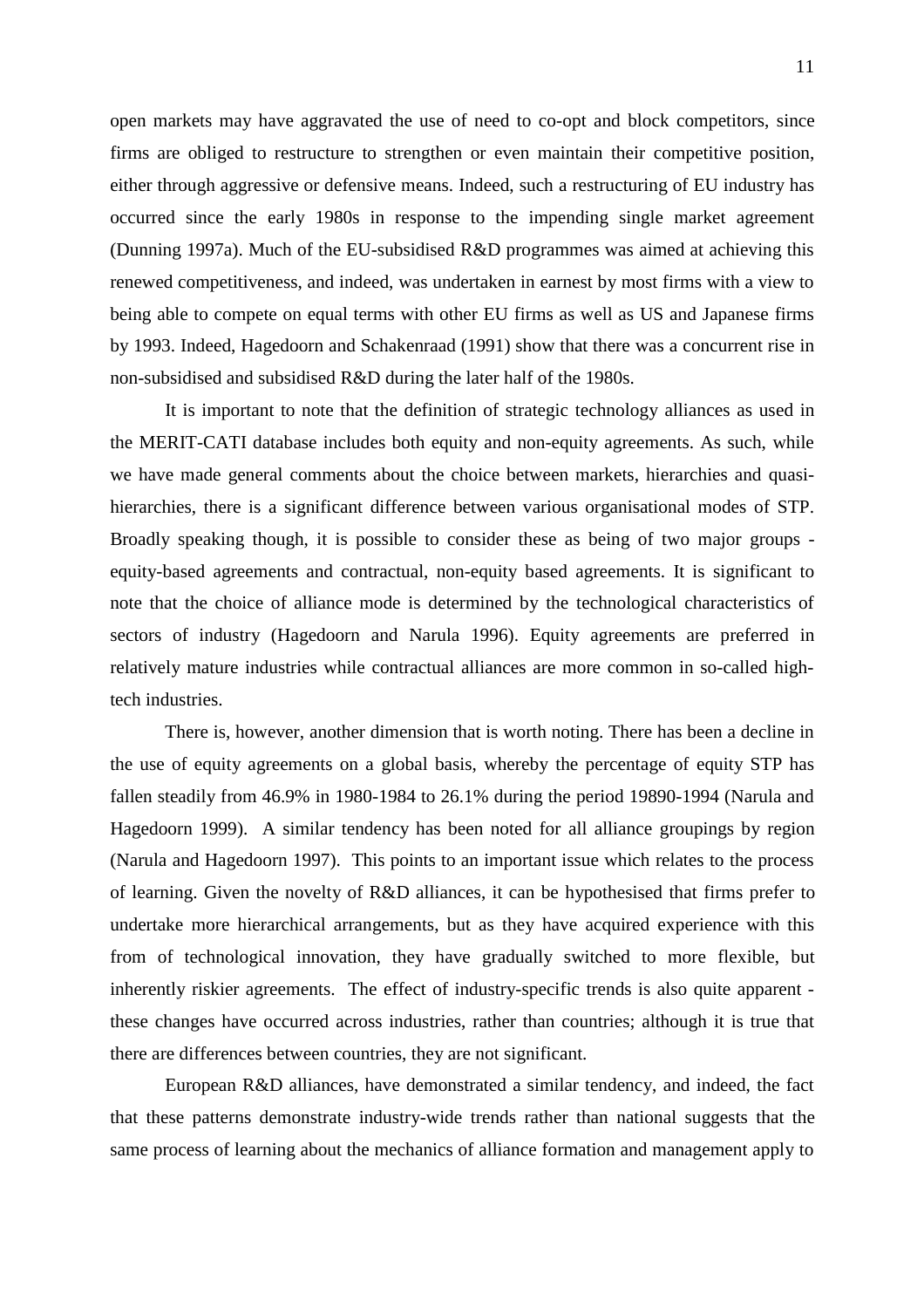all firms regardless of nationality. It also highlights the need of firms, again regardless of nationality to partner with the most appropriate firms regardless of national origin.

### **Examining the evidence**

 $\overline{a}$ 

What of the trends of European firms in undertaking strategic technology partnering? Figure 1 is a plot of the number of newly established STP agreements by regional pairings. For instance, in the case of European-Japanese STP, we count how many alliances contain at least one Japanese and one European partner. The data shows that in the case of intra-EU alliances, between 1980 and 1984, there were a total of 270 alliances, and over the proceeding 5 years this number almost doubled to 534. Between 1990 and 1994, the level of intra-EU partnering dropped to its pre-1985 extent. In the case of EU-US alliances, the trend is somewhat different. Although there was a sharp increase in transatlantic partnering activity in the mid 1980s, the level of this activity (on an aggregate basis) continued unabated until 1993, with a sharp increase in the latest year. In the case of EU-Japanese alliances, the level of activity has remained at more or less the same level over the entire 15 year period for which data is available. Table 1 examines the trends for the UK, France and Germany and shows the change over time in their alliance activity with the seven most significant industrial countries of partner firms between 1980 and 1994. These trends tell a similar story<sup>2</sup>.

What do these data imply? First, that European industry began to undertake a much more serious view of alliances in the mid 1980s, with a doubling of activity over a short period. This can be in part be attributed to three things. First, that the process of economic integration had by this time been seen to be a reality. Second, European firms had begun to realise by the mid-1980s that they were technologically lagging in new core high technology sectors such as information technology, and leading European had begun to cooperate by this period (Mytelka and Delapierre 1987, Mytelka 1995). This cooperation in R&D was further enhanced by encouragement from the European commission around this same period, with the

<sup>&</sup>lt;sup>2</sup> The data in Table 1, while indicative of similar trends to figure 1 and figure 2, cannot be directly compared. This is because of the method of counting.: An alliance between, say, a US and German firm would count as one alliance if we count US-EU alliances or US-German alliances. However an alliance between a German, French and US firm would be counted as a US-French alliance and a US-German alliance, although on a aggregate basis (i.e., US-EU alliances), it would represent a single alliance.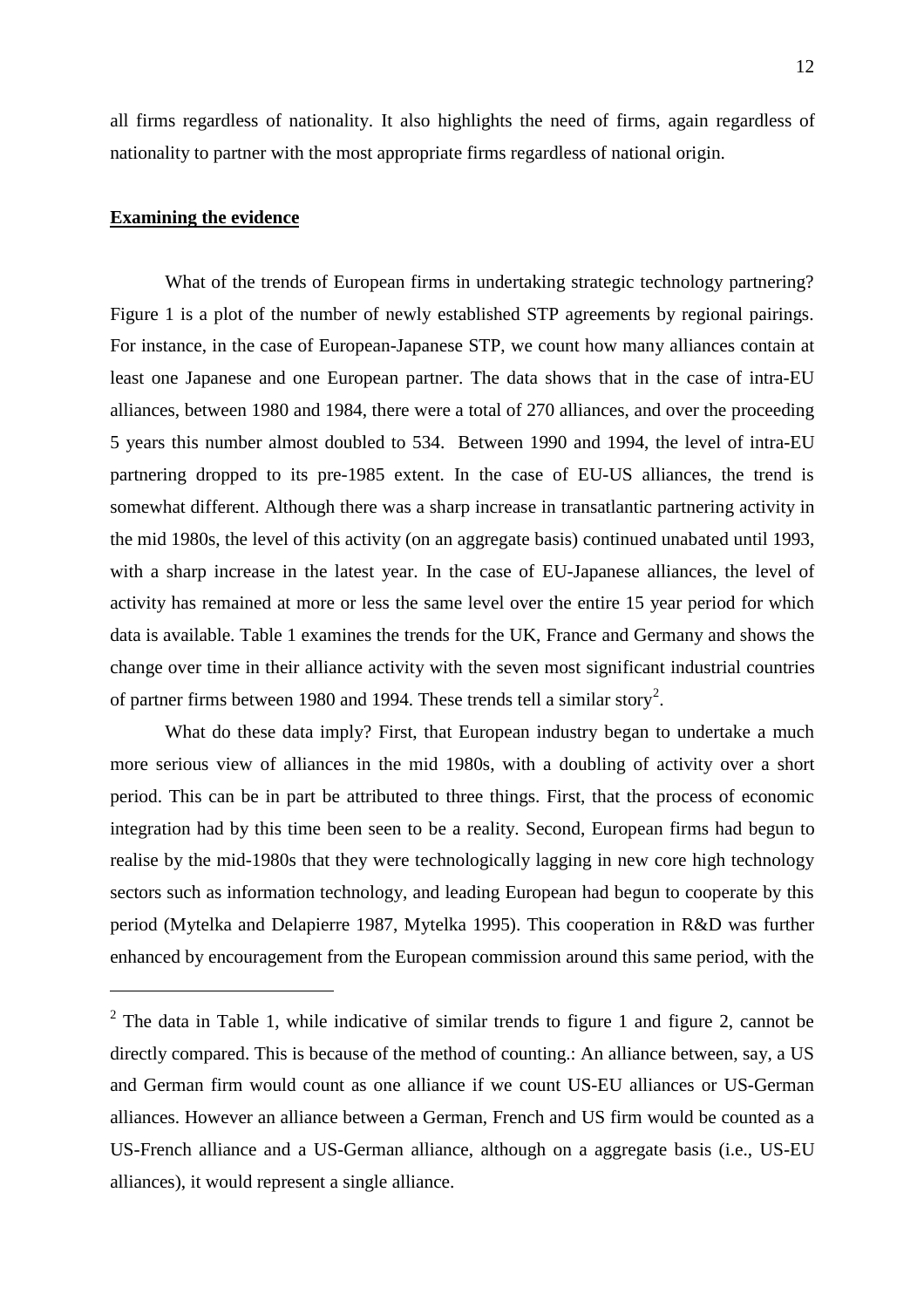commission establishing a 'Big 12 roundtable' to develop proposals for new collaborative R&D projects (Peterson 1991). Although our data excludes information from EU-subsidised projects, the availability of funds through the establishment of EU subsidised R&D programmes (which expanded to include other non-IT national champions which were major consumers of IT products such as Volvo, Aerospatiale and Volkswagen) further enhanced the intra-EU collaborative efforts of European companies. It is indeed no coincidence that the launch of the EC's framework programme and Eureka occurred around the same time as the surge in alliance activity. In other words, European firms, driven by the need to improve their competitive position in the face of increasing competition on a global basis, sought to improve their technological advantages through collaboration, a process which was further encouraged through financial and legal support from the European Commission. It is worth noting that it is exceedingly difficult for governments to determine, where R&D collaboration is concerned, which projects within a large company's research portfolio actually benefits from the R&D subsidies (Narula and Dunning 1998a).

Third, given the realities of the SEM initiative, the need to become competitive within the European context required a certain level of restructuring on the part of the various individual EU firms. Although while Kay, Ramsay and Hennart's (1996) argue that intra-EU collaboration was inhibited because potential partners are also potential competitors, the fact is that this is also one of the primary attractions of partnering: strategic partnering also affords firms a chance to (temporarily) pre-empt competition, in addition to allowing the partners to evaluate the capabilities of the partner firm. Indeed, Hagedoorn and Schakenraad (1993) found that over the period 1980 to 1989 the subsidised R&D networks and private R&D networks were started almost simultaneously, and that the intensity of private R&D cooperation could be predicted by the intensity of subsidised R&D cooperation.

The subsequent decline of the number of new alliances in the 1990s, as predicted by Kay (1991), is quite dramatic. We postulate that this reflects the result of re-structuring of European industry, in part through the series of M&A that occurred in the run-up to the single market (e.g., Nixdorf by Siemens, ICL by Fujitsu, Plessey to Siemens-GEC) as well as the repositioning of firms' technological profiles (e.g., the exit of Philips from computers, its entry of the telecommunications sector with AT&T) (Mytelka 1995).

The second reason for the decline in intra-EU alliances may have to do with the growth of extra- EU alliances. As Table 1 and Figure 1 both show, the propensity for EU firms to engage in alliances with Japanese and US firms also increased in the mid-1980s. This reflects in part the desire for Japanese and US firms to seek strategic positions within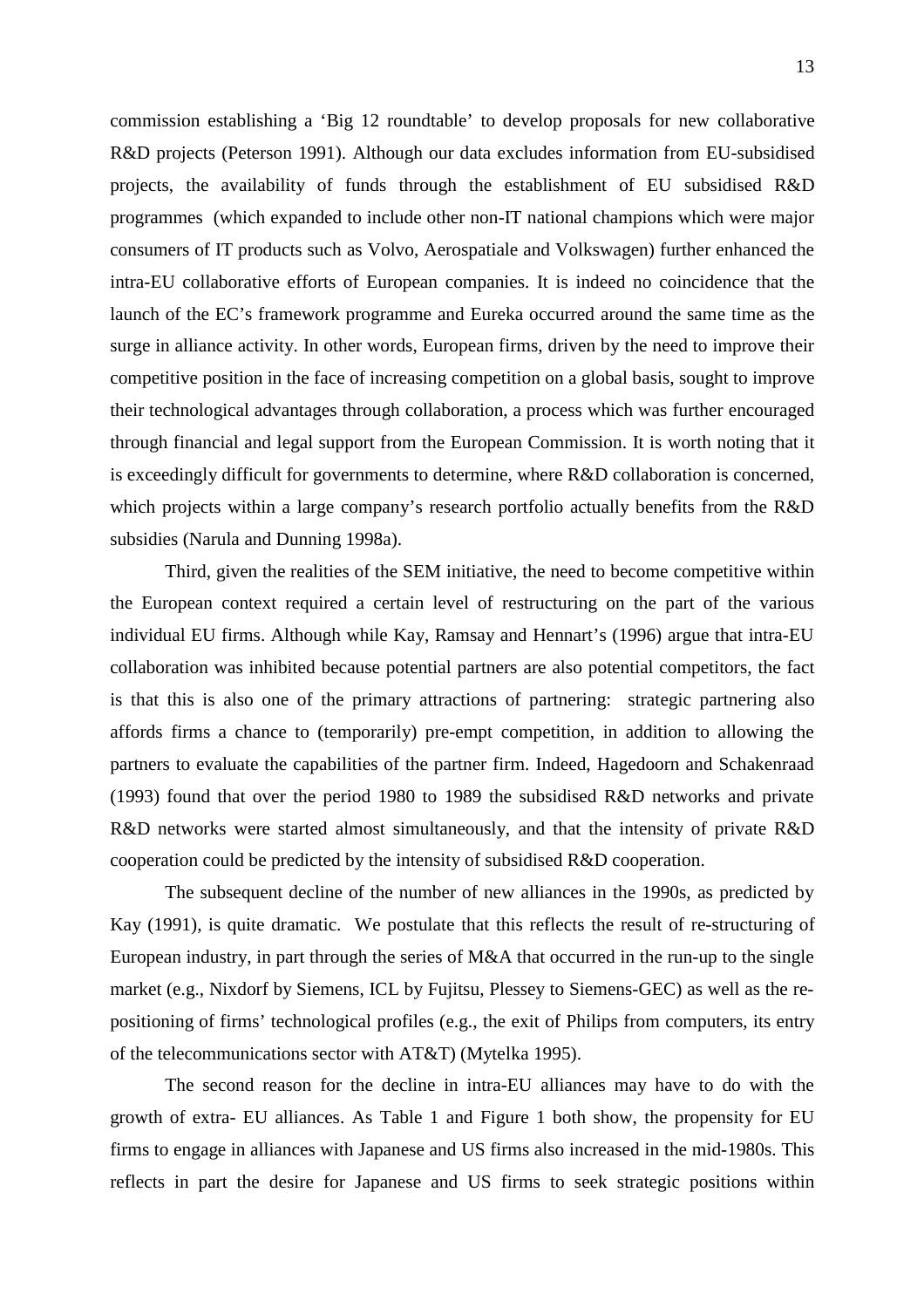European industry prior to 1992 to avoid any question of being excluded from 'fortress Europe'. In addition, there had been some attempt to spur transatlantic R&D cooperation though the strategic defence initiative (SDI) programme of the US government in the mid 1980s (Carton 1987). Perhaps most significantly of all, however, was that EU firms were primarily spurred to partner with US and Japanese firms given their technological lead that US firms possessed, in information technology and bio-technology, and to a lesser extent, new materials, while Japanese firms had a technological lead in information technology and new materials. In other words, EU firms would be interested in partnering with firms regardless of nationality, depending primarily on their relative competitive positions in the industry, or the presence of significant clusters at given locations. Figure 2 shows trends in STP by the three core technological areas- biotechnology, information technology and new materials for which data is available, further subdivided by geographic groupings. EU firms prefer to engage in transatlantic STP, particularly in sectors such as bio-technology where there is a considerable technological gap with the US. Two other reasons can be presented as plausible explanations. First, the decline in the number of new intra-EU agreements may be because the rules regarding the participation of non-EU firms in EU-subsidised consortia was relaxed. Second, as suggested by Mytelka (1995) in relation to the European IT sector, the EU 'big 12' failed to act in a orchestrated way, due to a lack of consensus on strategy.

This relates to our earlier discussion on the motives for STP since firms are often engaged in partnerships to access resources that they are unable to acquire as easily by going it alone. These resources may be either firm-specific, or even location specific, associated with the national systems of innovation of a region or a country. For instance, centres of agglomeration of economic activity exist, and firms may wish to collaborate with other firms located there in order to accrue externalities that derive therefrom. More importantly, however, companies will prefer to partner with technology or market leaders, regardless of where they might be located, or what their nationality is. Furthermore given the increasing tendency for the cross-fertilisation of technologies, firms prefer to collaborate than develop a simultaneous expertise in several seemingly unrelated technologies. A second aspect of motive is that firms may simply engage in alliances to so-opt a competitor. It is well known, for instance, that firms do not always have recourse to patenting as a means to protect new and rapidly evolving technologies, and must rely on secrecy or by co-inventing with a potential competitors (Levin et al 1987). In other cases, by co-invention, firms are able to determine that they will jointly have 'won' the race to innovate (Narula and Dunning 1998a). Other less R&D-specific reasons also exist. For instance, Veugelers (1996) notes that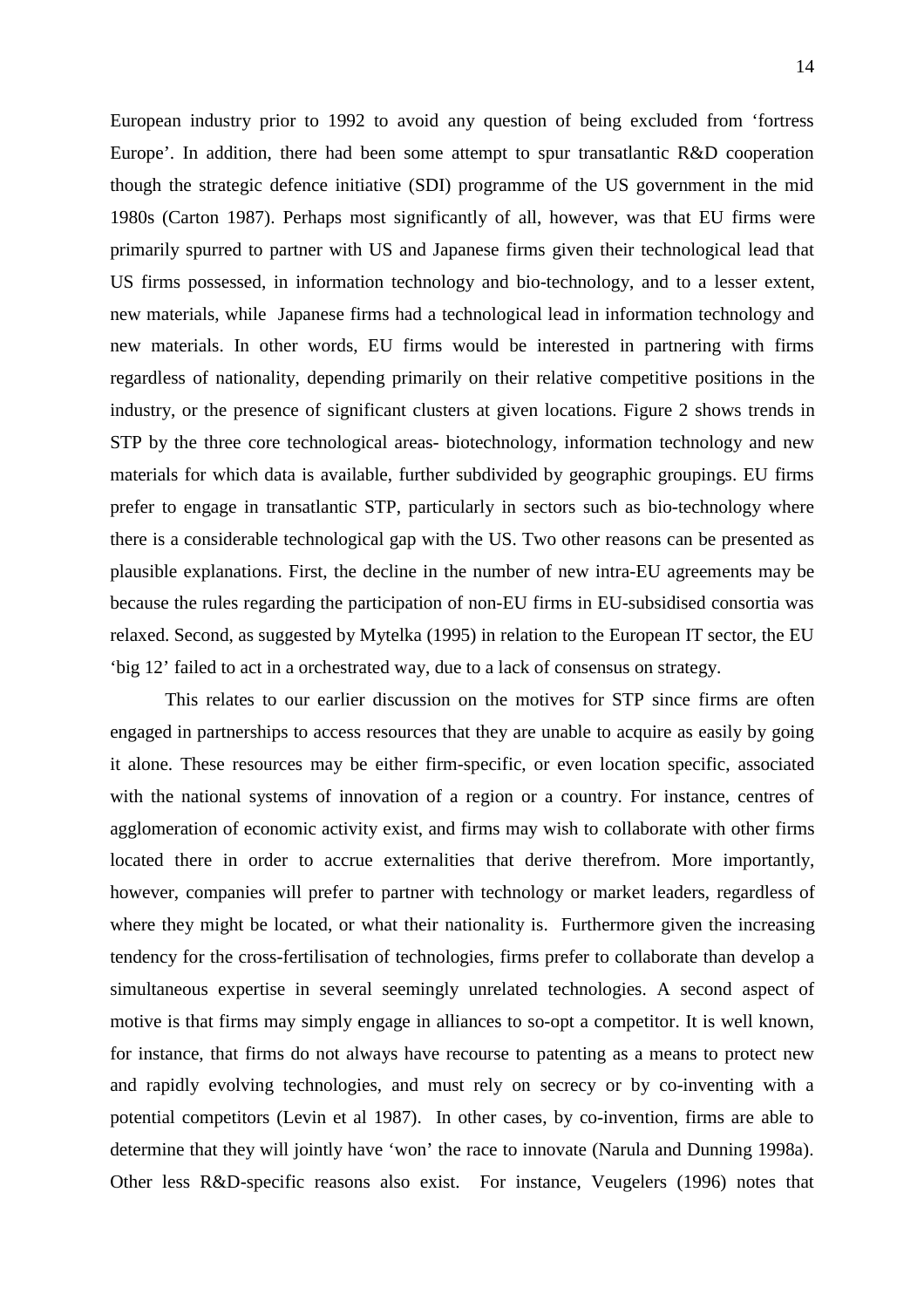European firms are more active in alliances in industries in which they lack a comparative advantage, but are more defensive in sectors where they have a comparative advantage. Furthermore, weak EU firms actively seek strong partners, and strong EU firms ally with weak partners. Given that most of the EU firms in the bio-technology and information technology sector do not enjoy a significant competitive advantage, it is not surprising therefore, that a majority of STP by these companies are with Japanese and US firms.

### **Conclusions**

The effect of the SEM initiative has been studied from both the FDI and the trade perspective, and as far as these two modalities of undertaking economic activity are concerned, it has been judged as a qualified success. Relatively little has been said about strategic technology alliances, an area which the European Commission has explicitly sought to promote. This has been the focus of this paper.

We have tackled two main issues. First, we have attempted to highlight why cooperative agreements that involve R&D activities differ in nature from those involving purely 'mainstream' activities such as production and marketing. Most importantly, we have attempted to explain why strategic alliances represent first best option, especially where firms are internationalising their R&D for supply-side reasons. What we have tried to illustrate is that in the case of R&D activity, cooperative arrangements may be a more efficient means to conduct transactions than hierarchical arrangements, where non-static circumstances prevail and the activity undertaken is governed by uncertainty and a high degree of tacitness.

Second, we have analysed data from the MERIT-CATI database on private (nonsubsidised) strategic technology partnering by European firms. While intra-EU cooperation did in fact increase during the second half of the 1980s, this level was not sustained through the early 1990s. Instead, EU firms have shown a continued propensity to undertake EU-US and EU-Japanese R&D collaboration, particularly in the information technology, biotechnology and new materials sectors.

In addressing these two issues we have inadvertently also addressed an area of controversy, which relates to the efficacy of the framework programmes. This relates to pioneering work by Neil Kay (1991) and subsequent contributions of Ramsay (1992) and Kay Ramsay and Hennart (1996). Kay's original analysis predicted that strategic alliances by European firms would not increase due to the SEM, despite expectations of the European Commission to the contrary. While our data does indeed confirm his prediction, our analysis and theoretical reasoning suggest a different interpretation.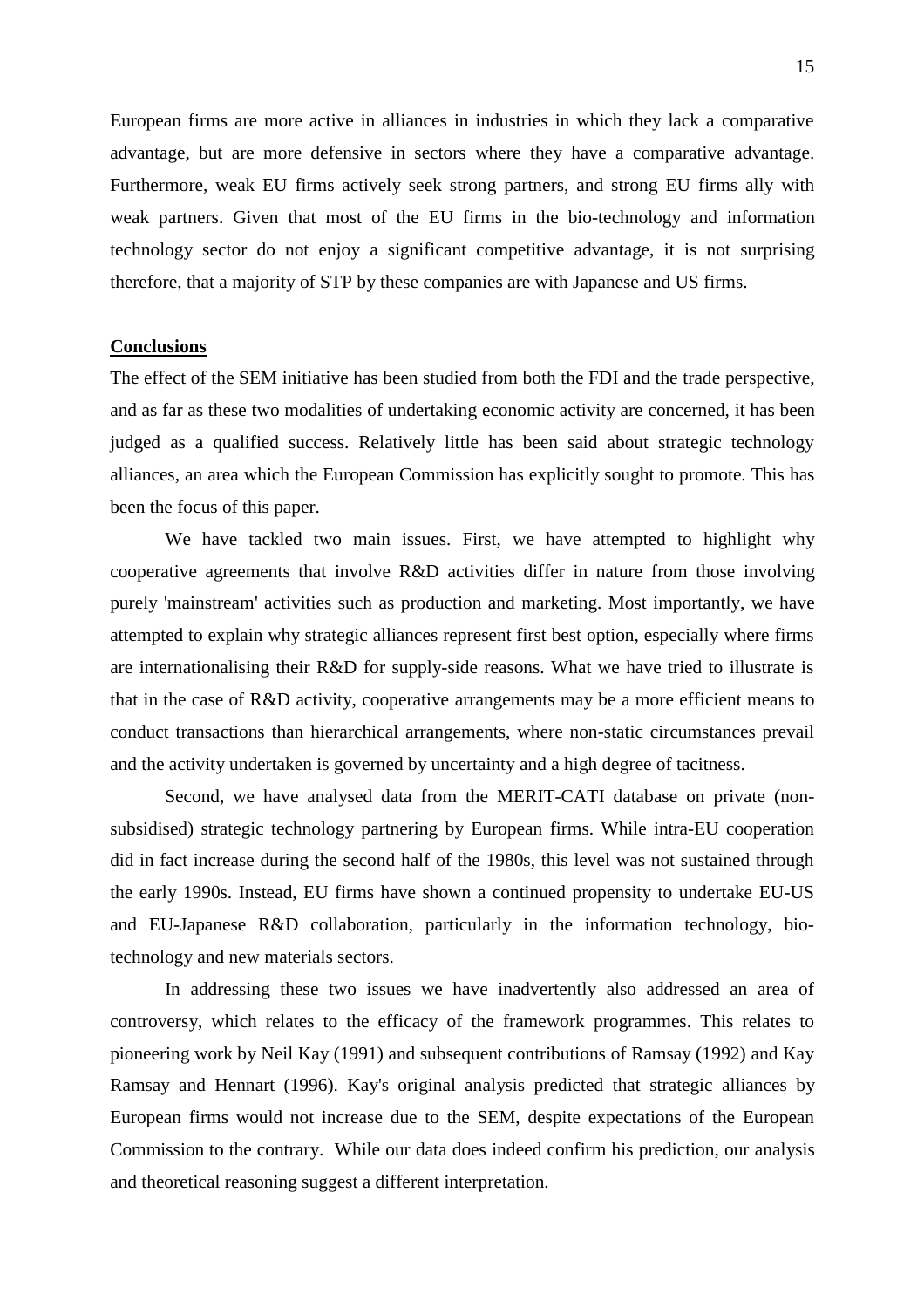The basic reasoning of the Kay article is that alliances are in fact a last resort. Although one cannot say with certainty that they are now a first resort in all cases, the evidence on alliances would seem to indicate that in certain instances, particularly that of technological innovation in emerging and rapidly evolving sectors, they are oftentimes a preferred option over wholly owned activities, including greenfield investments or M&A. R&D alliances have two important features which distinguishes them from marketing or production-based alliances. First, R&D alliances are designed with a fixed- (generally short-) term horizon. Second, R&D activities cover only a small part of the value adding activities of firms.

In addition, we do not believe that transaction costs alone explain R&D alliances. While Kay agrees with the need to consider strategic issues, his work suggests that 'good fences makes good neighbours'. However, if firms were to go it alone, they forgo the opportunity to observe what the other firms in the same industry are up to. This goes for firms that have proven abilities in a given area of specialisation, as well as firms that are not. In addition, where new technologies are concerned, there is an increasing need to seek a broad range of competencies in unrelated fields. Firms generally have limited resources and cannot possibly engage in vertical and horizontal integration to internalise all their needs. As we have noted earlier, there is an growing tendency to focus on a few selected core technologies, rather than vertically integrate. By engaging in alliance activity rather than internalisation, as Buckley and Casson (1998) have noted, firms are thus able to be more flexible, and can respond to low growth scenarios and, at the same time, optimising returns. In addition, to the benefits of flexibility, the need for complementary assets, market power and economies of scale, there are other reasons which are peculiar to strategic technology partnering. First, firms have to monitor the activities of their competitors, since at the frontier, it is difficult to determine who might be the winner in the race to innovate. Alliances allow firms to do so, and it allows firms that are engaged in conducting similar research, to pre-determine (if they so desire) the winner by agreeing to jointly win the race to innovate. Second, at the technology frontier, it is optimal to partner with all sorts of companies, even those that without demonstrated track record (Hagedoorn and Duysters 1997). This line of research suggests there is some value in the adage, 'hold your friends close, and your enemies even closer'.

Although our paper does not analyse the framework programmes, in our reading, the evidence both here and elsewhere would suggest that the underlying objective was not to encourage cooperation per se. The underlying objective, rather, was to encourage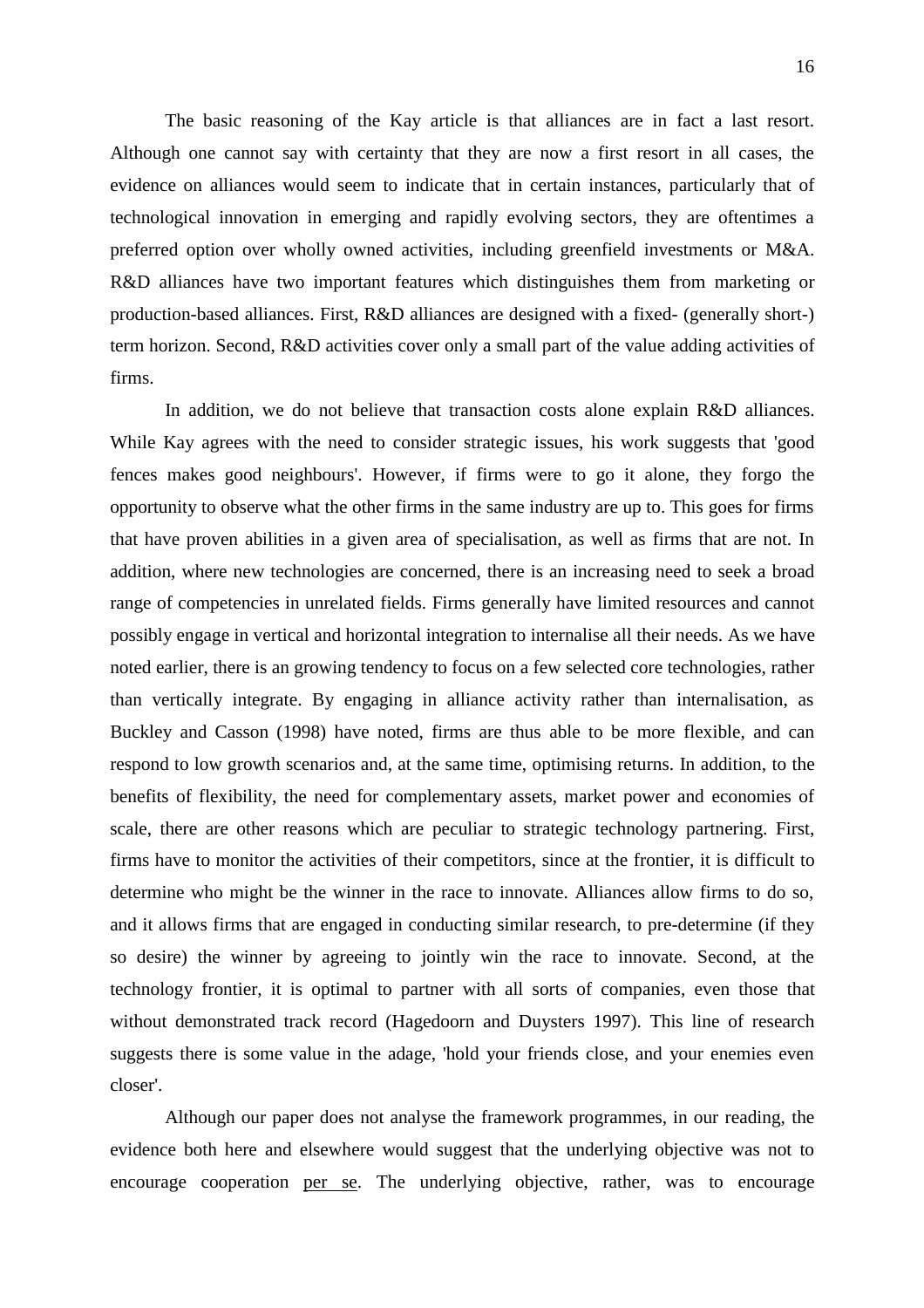collaboration in the run-up to the SEM so as to allow EU industry to restructure in order to better face the competitive milieu of the single market in the post 1992 scenario. In that the prediction of the commission was wrong that the popularity of intra-EU alliances would continue at the same levels after 1992, we agree with the view held by Kay and associates. We also agree, that in a post-1992 scenario, it does indeed make sense to partner, ceteris paribus, with non-EU firms rather than other EU firms, particularly since firms from these countries are technologically superior to EU firms in some of the core technologies.

We do however also believe that the decline of intra-EU STP in the 1990s is an unforeseen consequence of the rejuvenation of European competitiveness. One of the consequences, perhaps unintended, has been that the major European players have repositioned themselves so as not compete directly amongst each other. This, it would seem, is as a direct result of the slimming-down and restructuring that firms such as Philips and Siemens have undertaken as well as the result of the failure of cooperative activities such as the 'big-12 roundtable'. The framework programmes need to be seen in the overall impact, rather than the success or failure of particular instruments, although it is true that certain aspects (such as cooperative activity) of the framework programmes were more unsuccessful than others.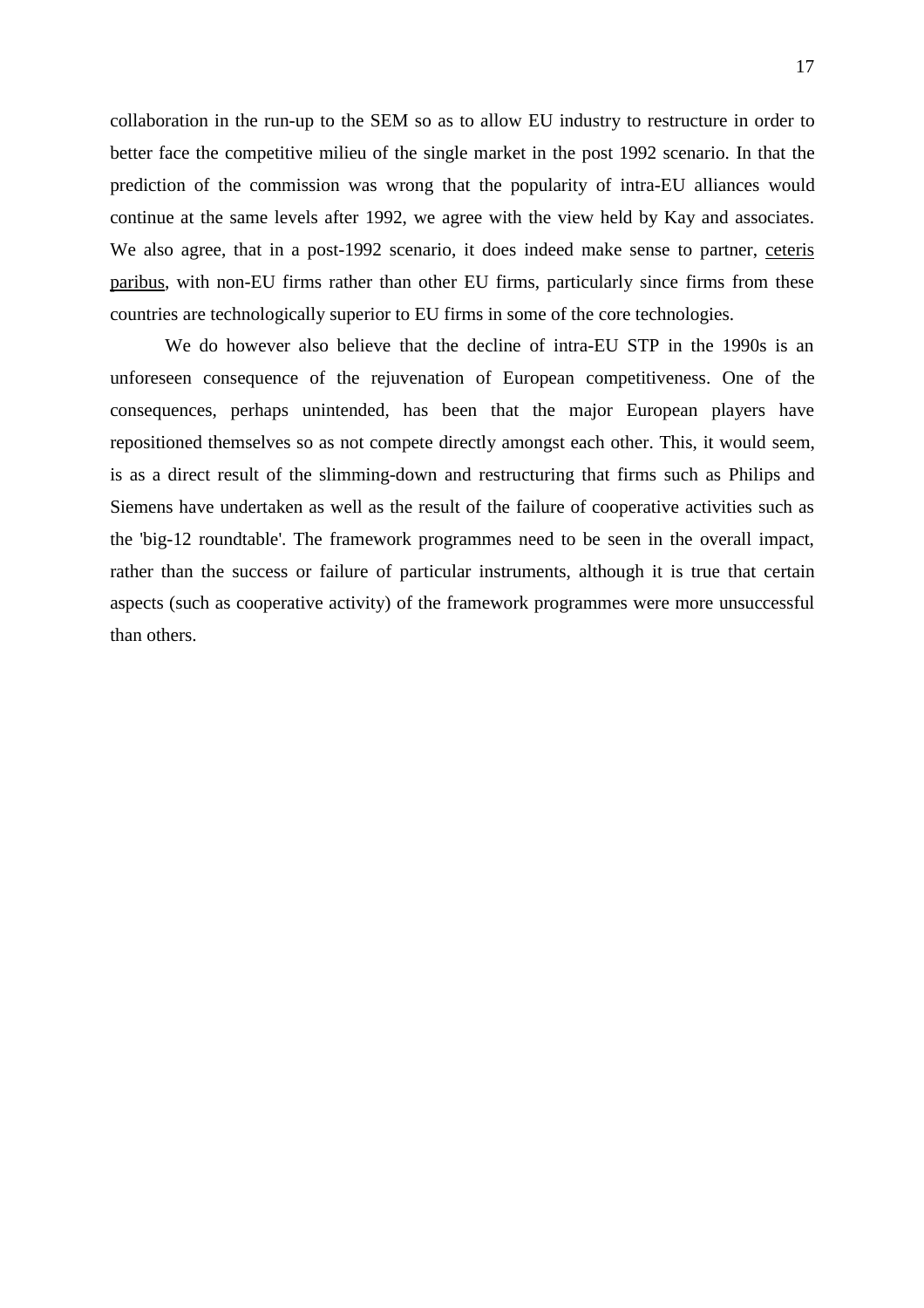### **References**

Archibugi, D. and Michie, J. (1995) The globalisation of technology: a new taxonomy, Cambridge Journal of Economics, Vol 19, 121-140

Benito, Gabriel R.G. (1997), Divestment of foreign production operations, Applied Economics, Vol. 29, no. 10, pp. 1365-1377

Buckley, P. and Casson, M. (1998) Models of the multinational enterprise, Journal of International Business Studies, Vol 29, No 1, pp 21-44

Cantwell, J. and Sanna Randaccio, F.(1990) The Growth of Multinationals and the Catching Up Effect, Economic Notes, Vol. 19, July, pp 1-23

Carton, A. (1987) EUREKA: a western European Response to the technological challenge posed by the SDI research programme, in H. Brauch (ed) Star Wars and European Defense, New York: St. Martin's Press, pp 311-28

Ciborra, C. (1991) alliances as learning experiments: cooperation, competition and change in high-tech industries, in L. Mytelka (ed) Strategic Partnerships and the World Economy, London: Pinter, pp 51-77

Dunning, J.H. (1993) Multinational enterprises and the global economy, Workingham, Addison Wesley.

Dunning, John H. (1995) Reappraising the eclectic paradigm in the age of alliance capitalism, Journal of International Business Studies Vol. 26, pp 461-91

Dunning, J.H. (1997a) The European internal market programme and inbound foreign direct investment (Part 1), Journal of Common Market Studies, Vol 35, pp 1-30

Dunning, J.H. (1997b) The European internal market programme and inbound foreign direct investment (Part 2), Journal of Common Market Studies, Vol 35, pp 190-223

Dunning, J. H. (1997c) Alliance Capitalism and Global Business, London; Routledge

Dunning, J.H. and Narula, R. (1995) The R&D Activities of Foreign Firms in the US, International Studies in Management and Organisation, Vol 25, pp39-73

Edquist, C. (1997) Systems of Innovation, London: Pinter

Florida, Richard (1997) The globalisation of R&D: results of a survey of foreign-affiliated R&D laboratories in the USA, Research Policy, Vol 26, pp 85-103

Glaister, K. and P. Buckley (1996) strategic motives for international alliance formation, Journal of Management Studies Vol 33, pp 301-332

Granstand, O., Patel, P. and Pavitt, K. (1997) Multi-Technology Corporations: Why they have "distributed" rather than "distinctive core" competencies, California Management Review, Vol 39, pp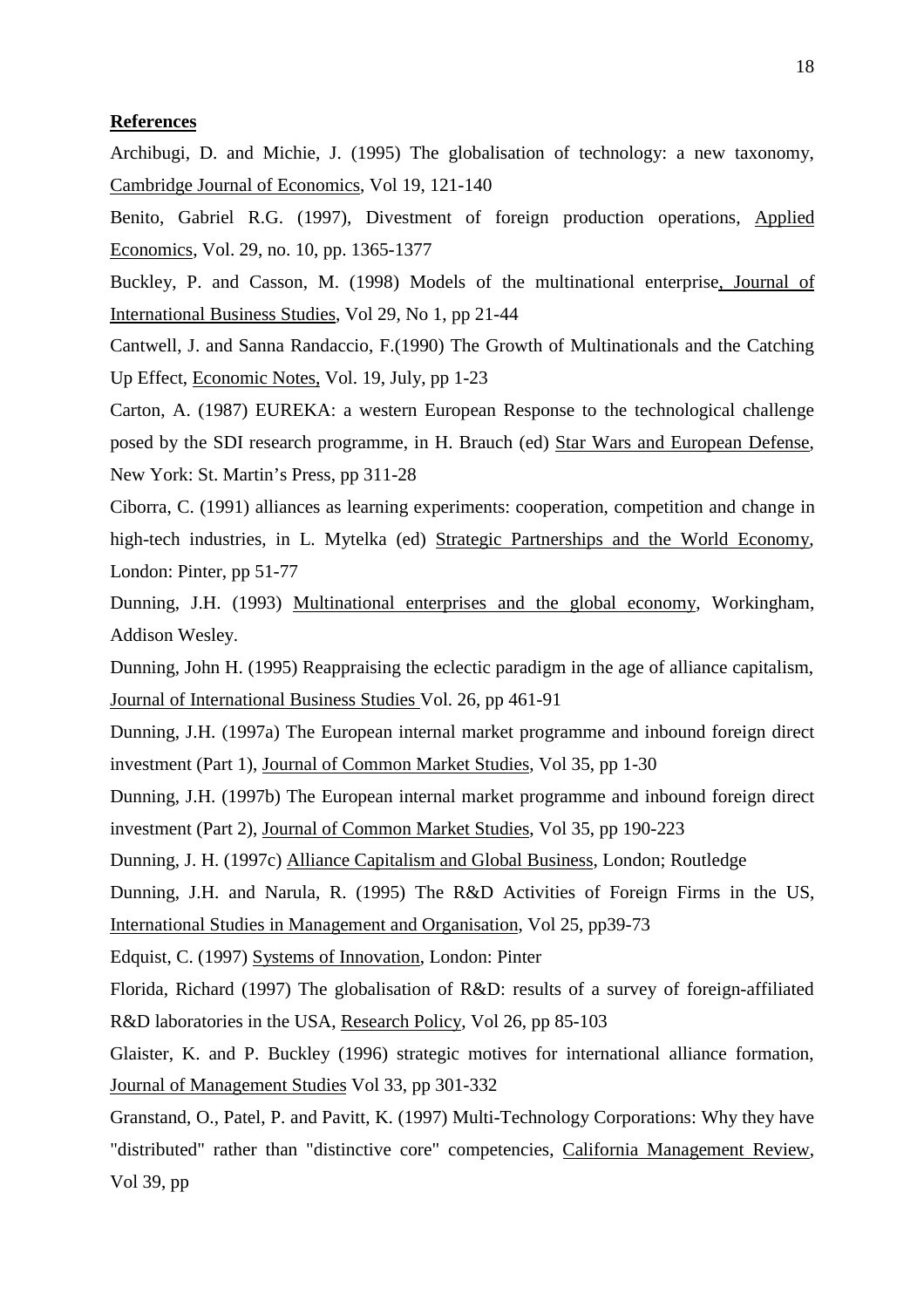Gugler, P. and M. Pasquier. (1996) Strategic alliances of Swiss firms: theoretical considerations and empirical findings, Institut für Marketing und Unternehmungsführung working paper no 27

Hagedoorn, J. (1993) Understanding the rationale of strategic technology partnering: Interorganizational modes of cooperation and sectoral differences, Strategic Management Journal , Vol 14, pp371-385

Hagedoorn, J. and Narula R. (1996) Choosing Modes of Governance For Strategic Technology Partnering: International and Sectoral Differences, Journal of International Business Studies Vol 27, pp 265-284

Hagedoorn, J. and Sadowski, B. (1996) Exploring the potential transition from strategic technology partnering to mergers and acquisitions, MERIT working paper series 96-010.

Hagedoorn, J. and Schakenraad, J. (1993) A comparison of private and subsidised R&D partnerships in the European information technology industry, Journal of Common Market Studies, Vol. 31, pp 374-390

Hagedoorn, J. and Schakenraad, J. (1994) the effect of strategic technology alliances on company performance, Strategic Management Journal, vol.15., pp. 291-311.

Hagedoorn, J. and Duysters, G. (1997) Satisficing strategies in dynamic inter-firm networksthe efficacy of quasi-redundant contacts, MERIT working paper series 97-016

Hughes, K. (1992) Trade performance of the main EC economies relative to the USA and Japan in 1992-sensitive sectors, Journal of Common Market Studies, Vol 30, pp 437-454

Kay, N. (1991) Industrial collaborative activity and the completion of the internal market, Journal of Common Market Studies, Vol 29, pp 347-362

Kay, N. (1997) Pattern in Corporate Evolution, Oxford: Oxford University Press.

Kay, N., Ramsay, H., and Hennart, J-F. (1996) Industrial collaboration and the European internal market, Journal of Common Market Studies, Vol 34, pp 465-475

Knickerbocker, F.T. (1973) Oligopolistic reaction and the multinational enterprise, Cambridge (Mass.), Harvard University Press.

Kummerle, W. (1997) Building effective R&D capabilities abroad, Harvard Business Review, March-April, pp 61-70

Landes, David (1998) The Wealth and Poverty of Nations, London: Little Brown and company

Levin, R., Klevorick, A., Nelson, R., and S.Winter (1987) Appropriating the Returns from Industrial Research and Development, Brookings Papers on Economics Activity, No 3, pp 783-820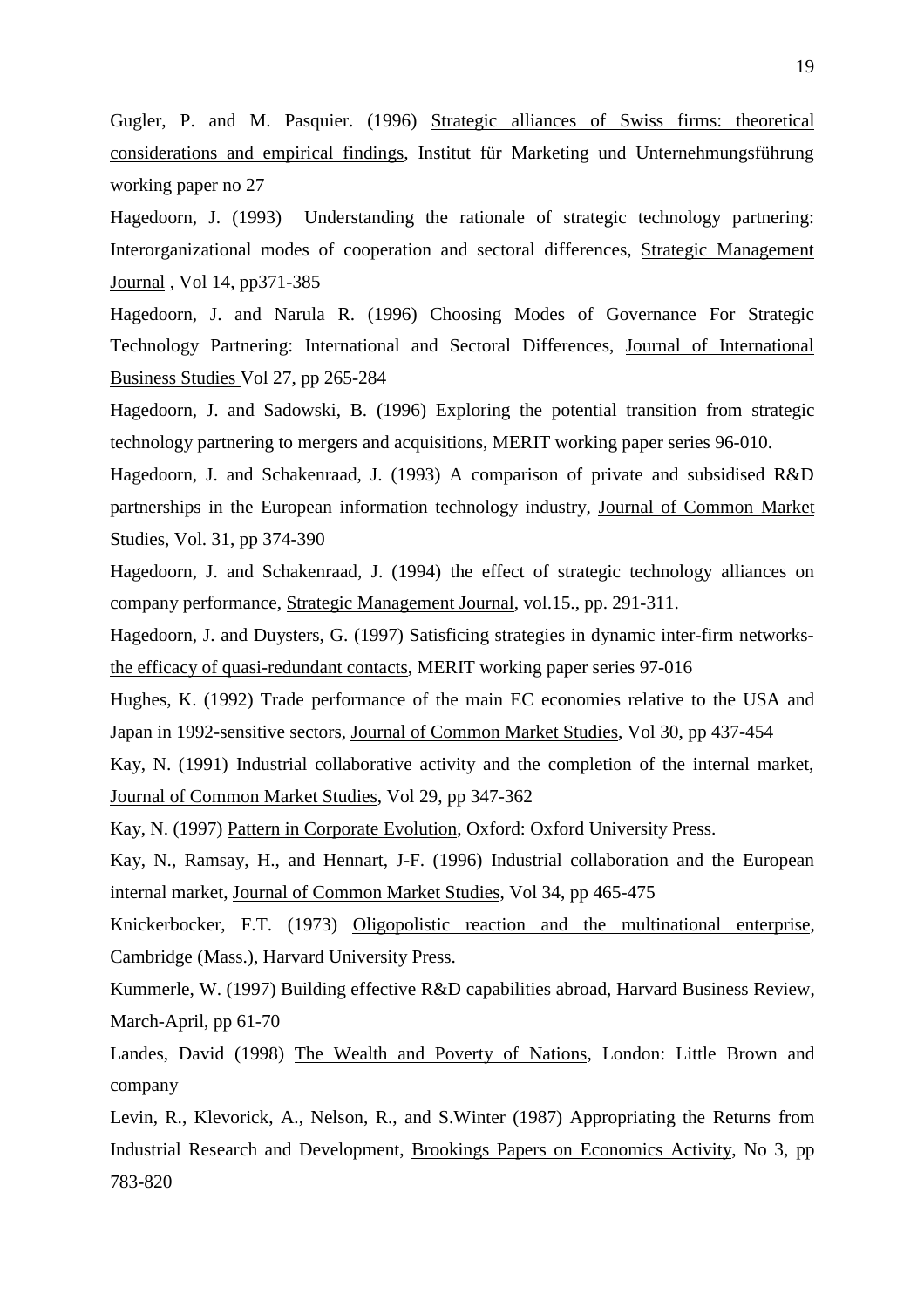Lundvall, B.(1992) National Systems of Innovation: Towards a Theory of Innovation and Interactive Learning, London, Pinter Publishers

Mytelka, L. and Delapierre, M. (1987) The alliance strategies of European firms in the information technology industry and the role of ESPRIT, Journal of Common Market Studies, Vol 26, pp 231-253

Mytelka, Lyn (1995) Dancing with wolves: Global oligopolies and strategic partnerships, in J. Hagedoorn (ed.) Technical Change and the World Economy, Aldershot: Edward Elgar, pp 182-204

Narula, R. and Dunning, J. *(*1998a) Explaining International R&D Alliances and the Role of Governments, International Business Review, Vol 7, pp 377-397

Narula, R. and Dunning, J. *(*1998b) Globalisation and new realities for MNE-developing host country interaction, MERIT Working Paper Series No 98-015

Narula, R. and Hagedoorn, J (1997) Globalisation, organisational modes and the growth of international strategic technology alliances, MERIT Research Memoranda, 97-017

Narula, R. and Hagedoorn, J. (1999) Innovating through strategic alliances: moving towards international partnerships and contractual agreements, Technovation, forthcoming

Patel, P. and Pavitt, K. (1990) Large Firms in the Production of the Worlds Technology: An Important Case of Non Globalisation, Journal of International Business Studies.

Patel, P. and Pavitt, K. (1997) The technological competencies of the world's largest firms: complex and path-dependent, but not much variety, Research Policy, Vol 26, pp141-156

Peterson, John (1991) Technology policy in Europe: Explaining the framework programme and Eureka in theory and practice, Journal of Common Market Studies, Vol. 29, pp 269-290

Porter, M. and Fuller, M. (1986) Coalitions and global strategy, in M. Porter (ed) Competition in Global Industries, Harvard Business School Press,: Boston: pp 315-43

Ramsay, Harvie (1995) Le defi europeen. Multinational restructuring, labor and EU policy, in A. Amin and Tomaney (eds) Behind the Myth of European Union, London: Routledge, pp 174-197

Rodrik, D. (1997) Has Globalization Gone Too Far? Institute for International Economics, Washington, D.C.

Strange, S. (1998) Who are EU? Ambiguities in the concept of competitiveness, Journal of Common Market Studies, Vol. 36, pp 101-114

Tidd, J. and Trewhella, M. (1997) Organizational and technological antecedents for knowledge creation and learning, R&D Management, Vol 27, pp 359-375

Urban, S. and Vendemini, S. (1992) European Strategic Alliances, Oxford: Blackwell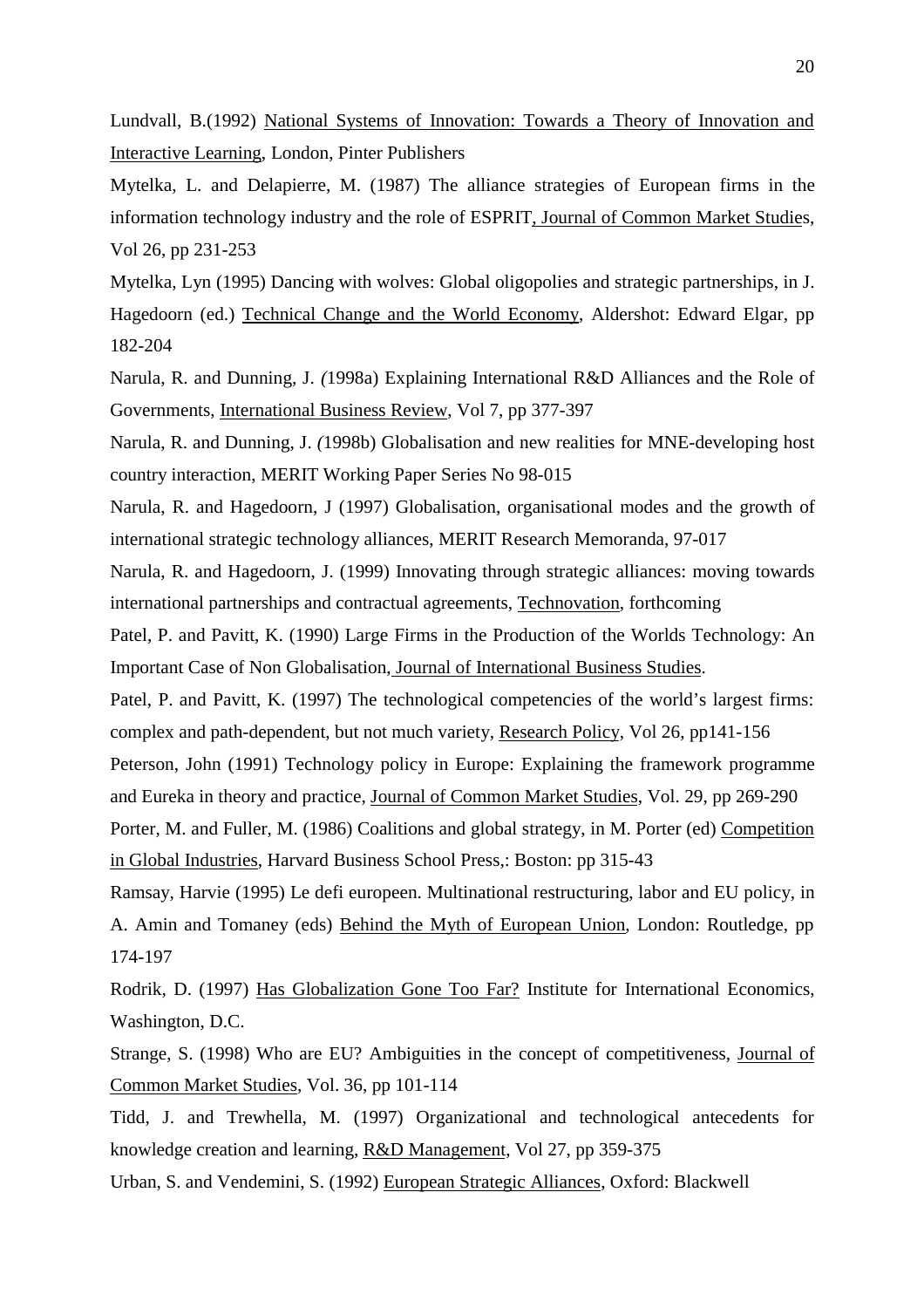Veugelers, R. (1996) alliances and the pattern of comparative advantages: a sectoral analysis, International Business Review, vol. 4, pp213-31

Veugelers, R. (1997) Internal R&D expenditures and external technology sourcing, Research Policy, Vol 26, pp 303-315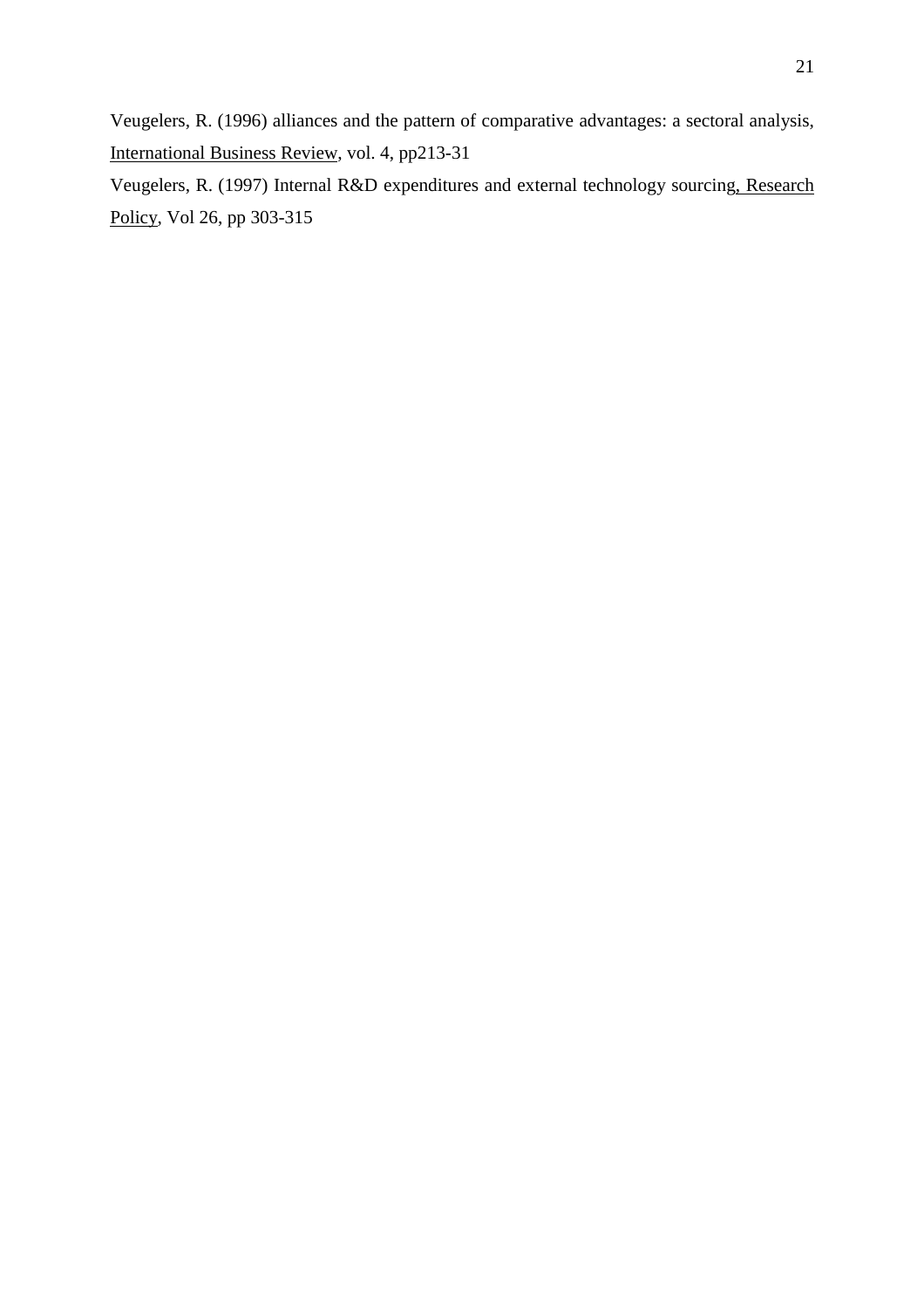#### APPENDIX

 $\overline{a}$ 

# THE COOPERATIVE AGREEMENTS AND TECHNOLOGY INDICATORS (CATI) INFORMATION SYSTEM

The CATI data bank is a relational database which contains separate data files that can be linked to each other and provide (des)aggregate and combined information from several files. The CATI database contains three major entities. The first entity includes information on over 10,000 cooperative agreements involving some 4000 different parent companies. The data bank contains information on each agreement and some information on companies participating in these agreements. We define cooperative agreements as common interests between independent (industrial) partners which are not connected through (majority) ownership. In the CATI database only those inter-firm agreements are being collected, that contain some arrangements for transferring technology or joint research. Joint research pacts, second-sourcing and licensing agreements are clear-cut examples. We also collect information on joint ventures in which new technology is received from at least one of the partners, or joint ventures having some R&D program. Mere production or marketing joint ventures are excluded. In other words, our analysis is primarily related to technology cooperation. We are discussing those forms of cooperation and agreements for which a combined innovative activity or an exchange of technology is at least part of the agreement. Consequently, partnerships are omitted that regulate no more than the sharing of production facilities, the setting of standards, collusive behaviour in price-setting and raising entry barriers - although all of these may be side effects of inter-firm cooperation as we define it.

We regard as a relevant input of information for each alliance: the number of companies involved; names of companies (or important subsidiaries); year of establishment, timehorizon, duration and year of dissolution; capital investments and involvement of banks and research institutes or universities; field(s) of technology<sup>3</sup>; modes of cooperation<sup>4</sup>; and some comment or available information about progress. Depending on the very form of cooperation we collect information on the operational context; the name of the agreement or project; equity sharing; the direction of capital or technology flows; the degree of participation in case of minority holdings; some information about motives underlying the alliance; the character of cooperation, such as basic research, applied research, or product development possibly associated with production and/or marketing arrangements. In some cases we also indicate who has benefited most.

The second major entity is the individual subsidiary or parent company involved in one (registered) alliance at least. In the first place we assess the company's cooperative strategy by adding its alliances and computing its network centrality. Second, we ascertain its nationality,

telecommunications, software, microelectronics), biotechnology (with fields such as pharmaceuticals and agrobiotechnology), new materials technology, chemicals, automotive, defence, consumer electronics, heavy electrical equipment, food & beverages, etc. All fields have important subfields.

<sup>&</sup>lt;sup>2</sup> The most important fields in terms of frequency are information technology (computers, industrial automation,

<sup>4</sup> As principal modes of cooperation we regard equity joint ventures, joint R&D projects, technology exchange agreements, minority and cross-holdings, particular customer-supplier relations, one-directional technology flows. Each mode of cooperation has a number of particular categories.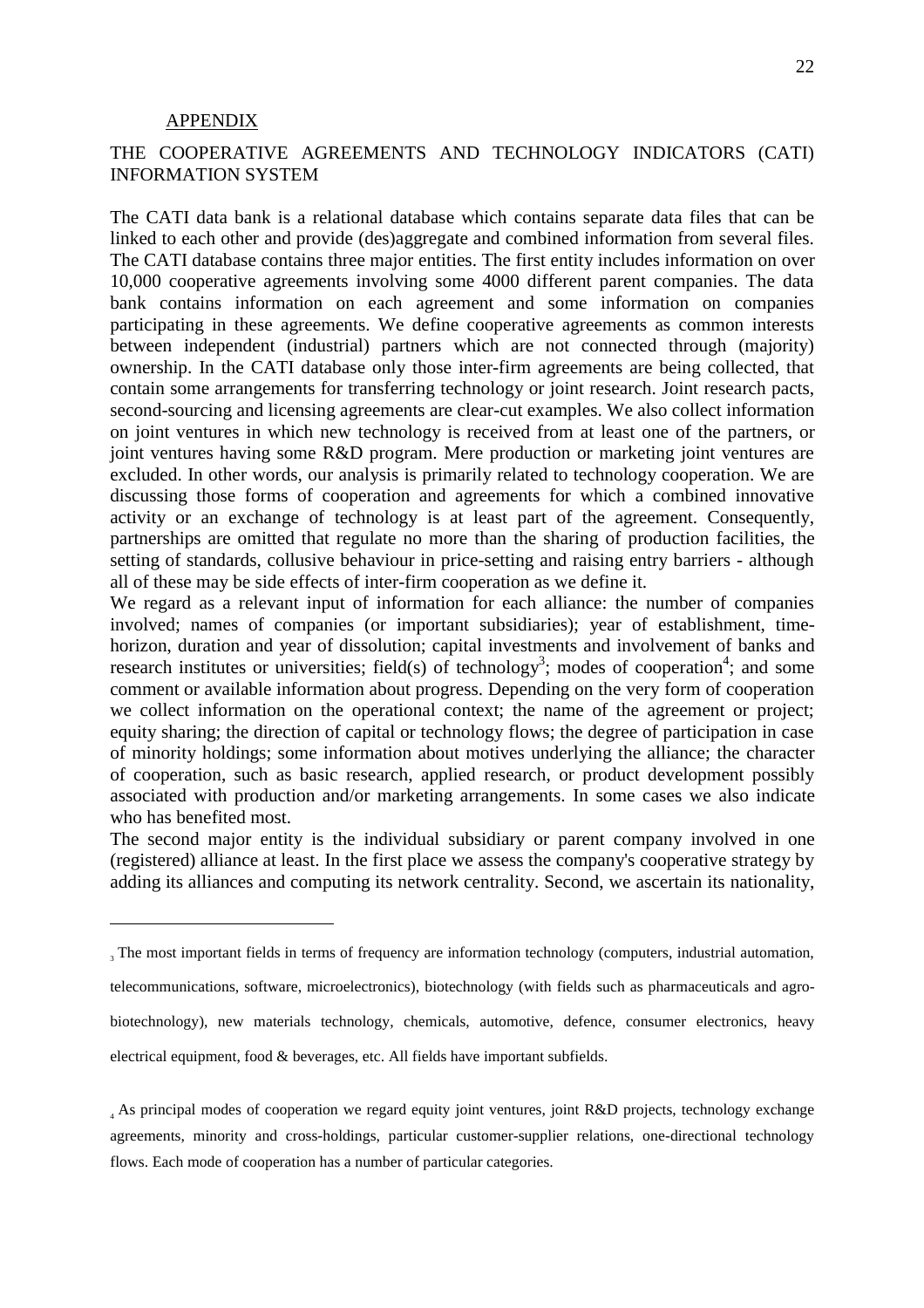23

its possible (majority) owner in case this is an industrial firm, too. Changes in (majority) ownership in the eighties were also registered. Next, we determine the main branch in which it is operating and classify its number of employees. In addition, for three separate subsets of firms time-series for employment, turnover, net income, R&D expenditures and numbers of assigned US patents have been stored. The first subset is based on the Business Week R&D scoreboard, the second on Fortune's International 500, and the third group was retrieved from the US Department of Commerce's patent tapes. From the Business Week R&D Scoreboard we took R&D expenditure, net income, sales and number of employees. In 1980 some 750 companies were filed; during the next years this number gradually increased up to 900 companies in 1988, which were spread among 40 industry groups. The Fortune's International 500 of the largest corporations outside the US provides amongst others information about sales (upon which the rankings are based), net income and number of employees.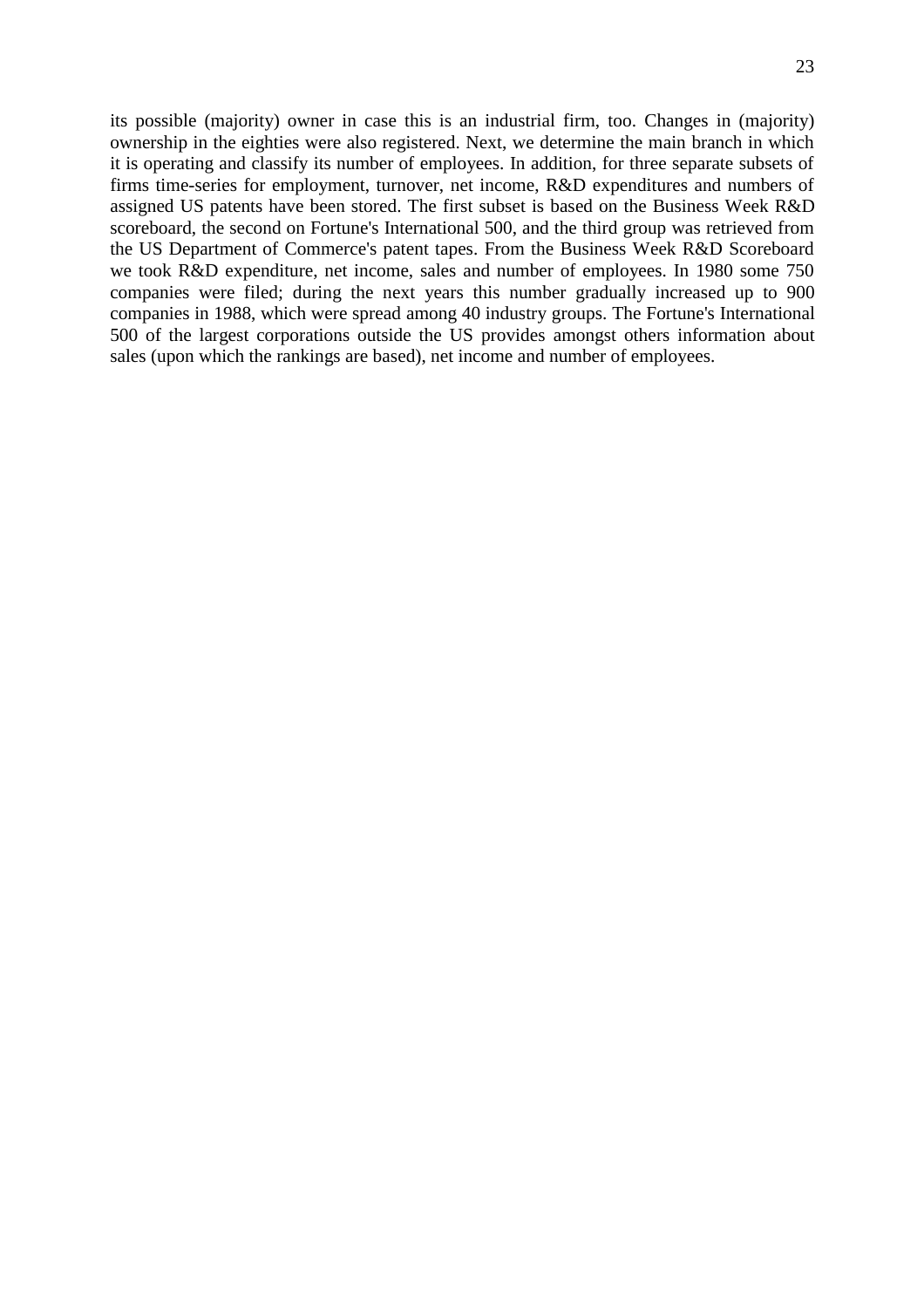# **Table 1: Strategic technology partnering by the three largest EU countries**

|       |  |  | STP by German firms with companies 1980-84 85-89 |    |     | 90-94 |
|-------|--|--|--------------------------------------------------|----|-----|-------|
| from: |  |  |                                                  |    |     |       |
|       |  |  | UK                                               |    | 29  |       |
|       |  |  | France                                           | 11 | 26  | 21    |
|       |  |  | <b>Netherlands</b>                               | 10 | 25  | 16    |
|       |  |  | Italy                                            |    | 13  |       |
|       |  |  | <b>USA</b>                                       | 51 | 108 | 163   |
|       |  |  | Japan                                            | 22 | 33  | 41    |

| STP by UK firms with companies from: | 1980-84 | 85-89 | 90-94 |
|--------------------------------------|---------|-------|-------|
| Germany                              |         |       | 18    |
| France                               | 10      | 31    | 24    |
| <b>Netherlands</b>                   |         | 27    | 8     |
| Italy                                |         | 13    | 8     |
| Japan                                | 117     | 159   | 121   |
| USA                                  | 69      | 139   | 140   |

|       |  |  | STP by French firms with companies 1980-84 |    | 85-89 | 90-94 |
|-------|--|--|--------------------------------------------|----|-------|-------|
| from: |  |  |                                            |    |       |       |
|       |  |  | Germany                                    | 9  | 24    | 21    |
|       |  |  | UK                                         | 10 | 31    | 24    |
|       |  |  | <b>Netherlands</b>                         | 5  | 24    | 15    |
|       |  |  | Italy                                      | 14 | 17    | 14    |
|       |  |  | Japan                                      | 23 | 27    | 27    |
|       |  |  | <b>USA</b>                                 | 58 | 69    | 100   |
|       |  |  |                                            |    |       |       |

Source: MERIT-CATI dataset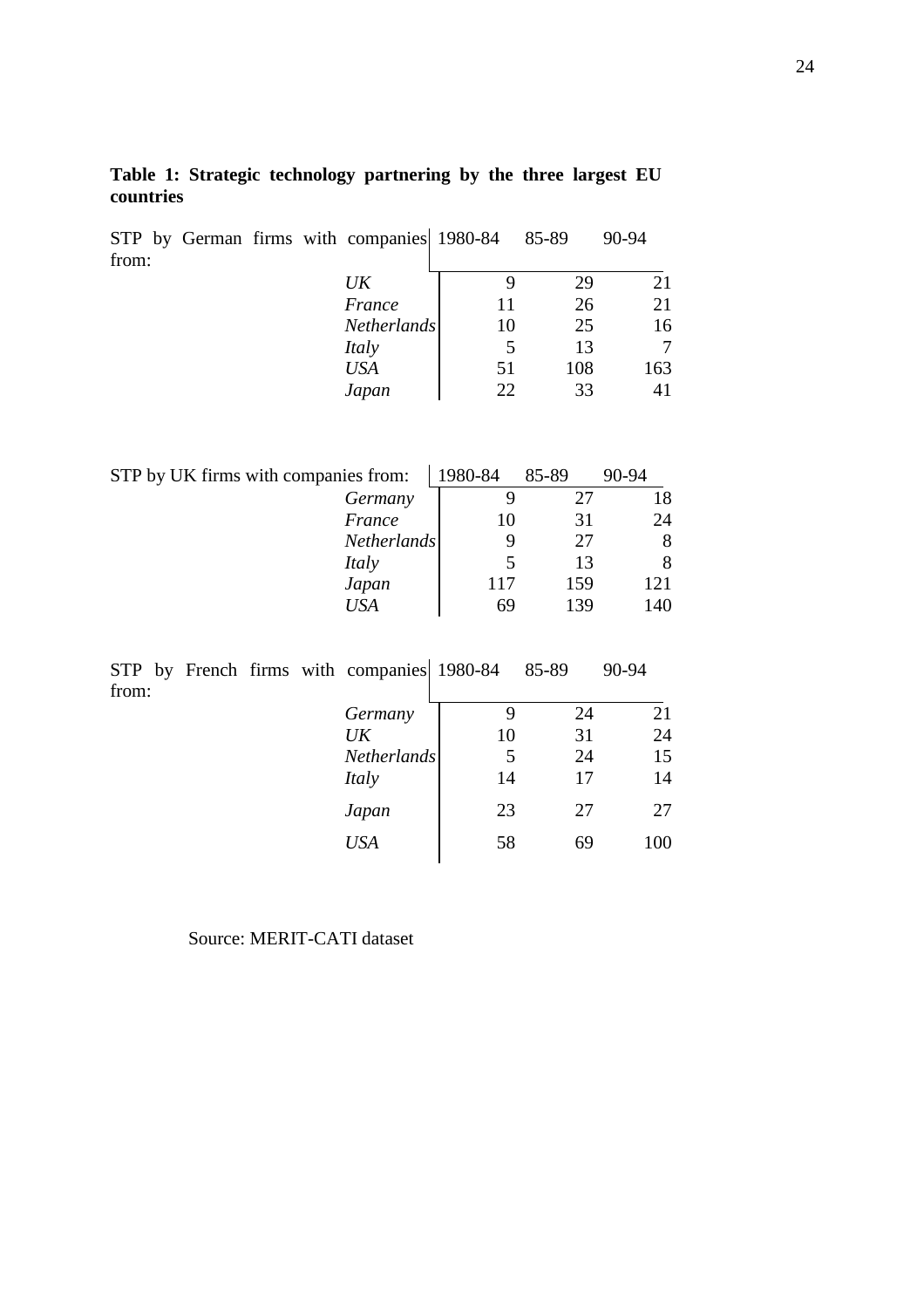**Figure 1: Number of new STP per year by EU firms, 1980-1994**